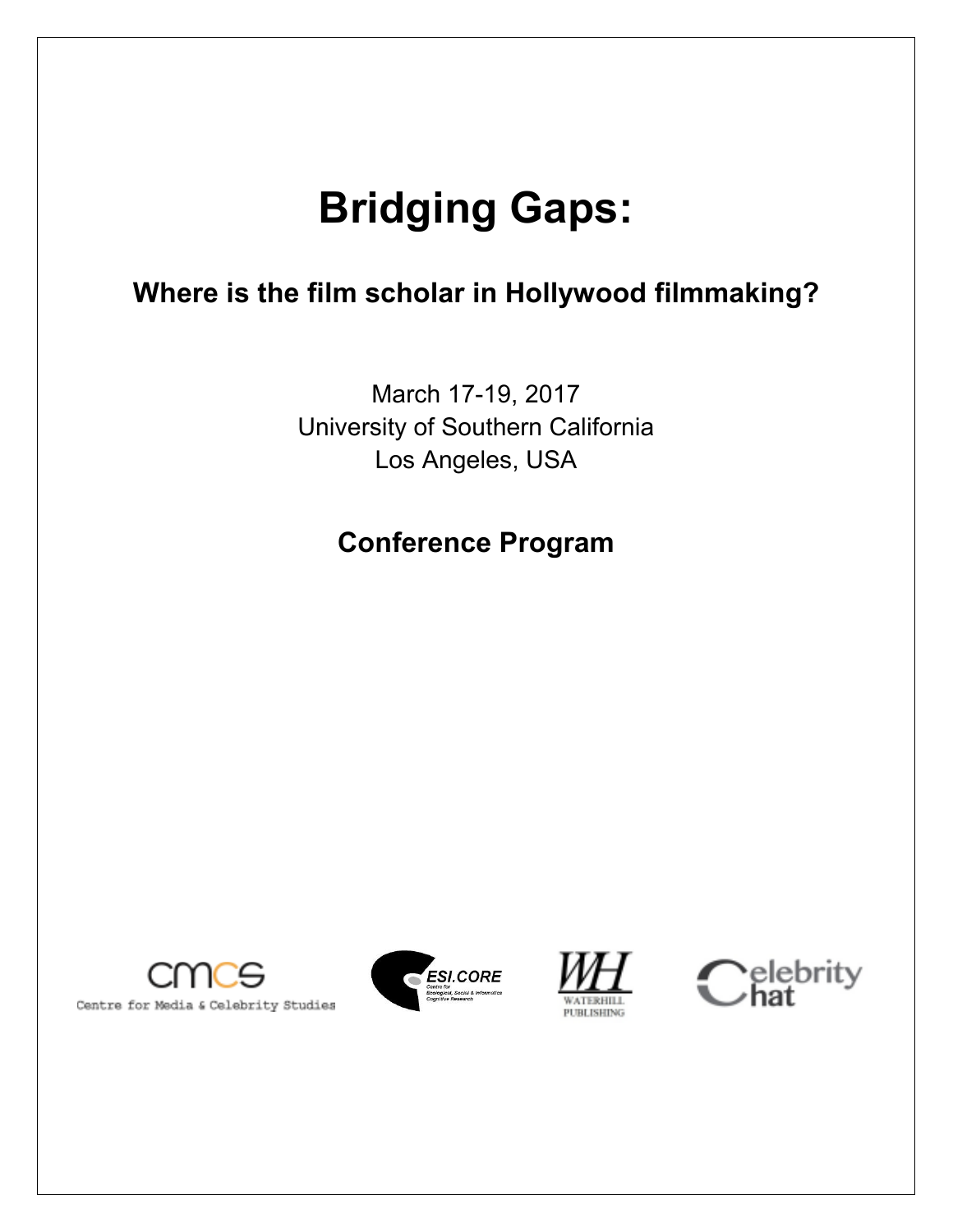## **Bridging Gaps: Where is the film scholar in Hollywood Filmmaking?**

There have been significant debates on gaps between filmmakers and film scholars. Film scholars have been critical of dominant representations that tend to overlook classist, sexist, and ethnocentric trends in the production of films and glamorous images in Hollywood. Yet, scholarly views in academic writing are not adequately addressed in film production and in journalism. Scholars can address the issues through journalism and moving image practices in which filmmakers are trained. CMCS sponsored *Celebrity Chat* is an example of this trend. Can a new form of film 'critic' be situated in journalistic and scholarly discussions and screenings? Can the critiques become a new form of 'activism' that is different yet supports ideals of celebrity activism in Hollywood and beyond?

The Centre for Media and Celebrity Studies (CMCS) *Bridging Gaps* conference, in association with sponsors Centre for Ecological, Social, and Informatics Cognitive Research (ESI.CORE) and WaterHill Publishing, presents papers and audiovisual material that explore the relationship among four key themes related to Hollywood – theory, production, criticism, and activism. We invite academics, filmmakers, journalists, publicists, and guests to present and connect cuttingedge research areas from a range of interdisciplinary fields and address social justice issues in moving image practices. Extended versions of selected papers will be invited for publication.

## **Celebrity Chat Screening**

Celebrity Chat is a series on the CMCS YouTube channel, which is based on scholarly discussions on celebrity culture. We will be screening the winning Celebrity Chat video at the conference. The top video will win a \$100 CMCS screen award. There will also be an opportunity for delegates to record their own Celebrity Chat videos while at the conference. For further details on Celebrity Chat please read here - http://cmc-centre.com/celebritychat/

#### **Conference Chair:** Samita Nandy

Special thanks to Nicole Bojko, Kiera Obbard and Jackie Raphael for the conference organization and editorial reviews.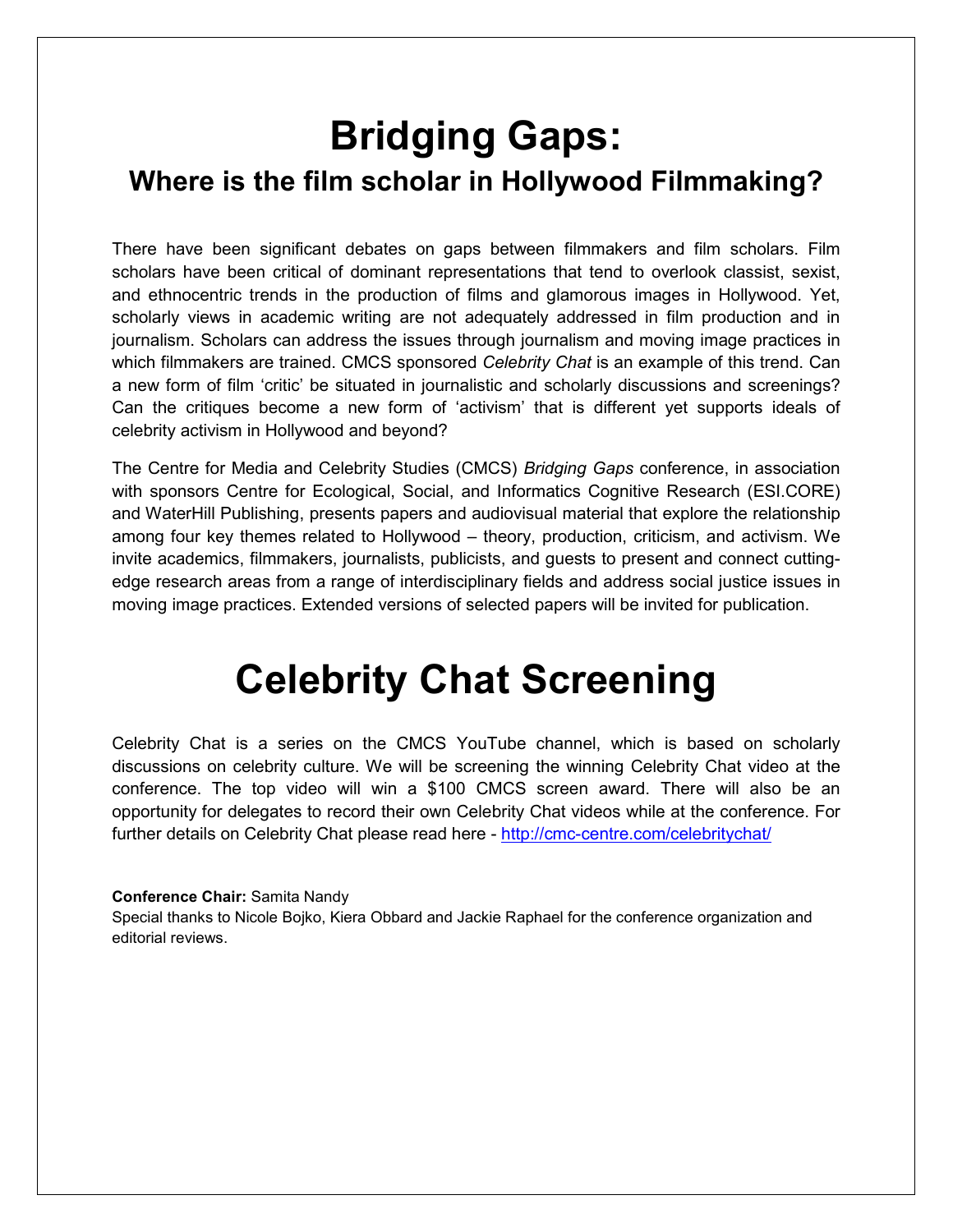|                         | DAY 1: Friday, 17 March 2017                                                                                                             |
|-------------------------|------------------------------------------------------------------------------------------------------------------------------------------|
| $7:00 - 9:00 \text{pm}$ | Pre-conference meet and greet (cash bar) at the gLAnce Lobby Bar, located on the<br>lobby level of JW Marriott Los Angeles at L.A. LIVE. |
|                         | 900 West Olympic Boulevard                                                                                                               |
|                         | Los Angeles, California 90015                                                                                                            |
|                         | Phone: 213-216-3390                                                                                                                      |
|                         |                                                                                                                                          |
|                         | Hosted by Samita Nandy.                                                                                                                  |

|                                            | DAY 2: Saturday, March 18, 2017                                                                                                                                                       |
|--------------------------------------------|---------------------------------------------------------------------------------------------------------------------------------------------------------------------------------------|
| $8:00 - 8:45$ am                           | <b>Registration</b>                                                                                                                                                                   |
| $8:45 - 9:00$ am                           | <b>Introductory Remarks</b><br>Samita Nandy                                                                                                                                           |
| $9:00 - 9:45$ am                           | <b>Keynote Speaker</b><br>Nancy Yuen                                                                                                                                                  |
| $9:45 - 10:00$ am                          | Q/A                                                                                                                                                                                   |
| $10:00 - 10:15am$                          | Tea and Coffee Break (catered)                                                                                                                                                        |
| Session 2A - Session Chair: Jennifer Clark |                                                                                                                                                                                       |
| $10:15 - 10:30$ am                         | <b>Reinventing American Film Criticism</b>                                                                                                                                            |
|                                            | <b>Walter Metz</b>                                                                                                                                                                    |
|                                            | In order to get filmmakers, audiences, and academics talking to each other more productively,<br>propose that we dismantle the imagined institutional boundaries between academic and |

mass media journalistic film criticism. Both sectors should demand that our criticism find a middle ground, one which both forces journalists to say something new and interesting about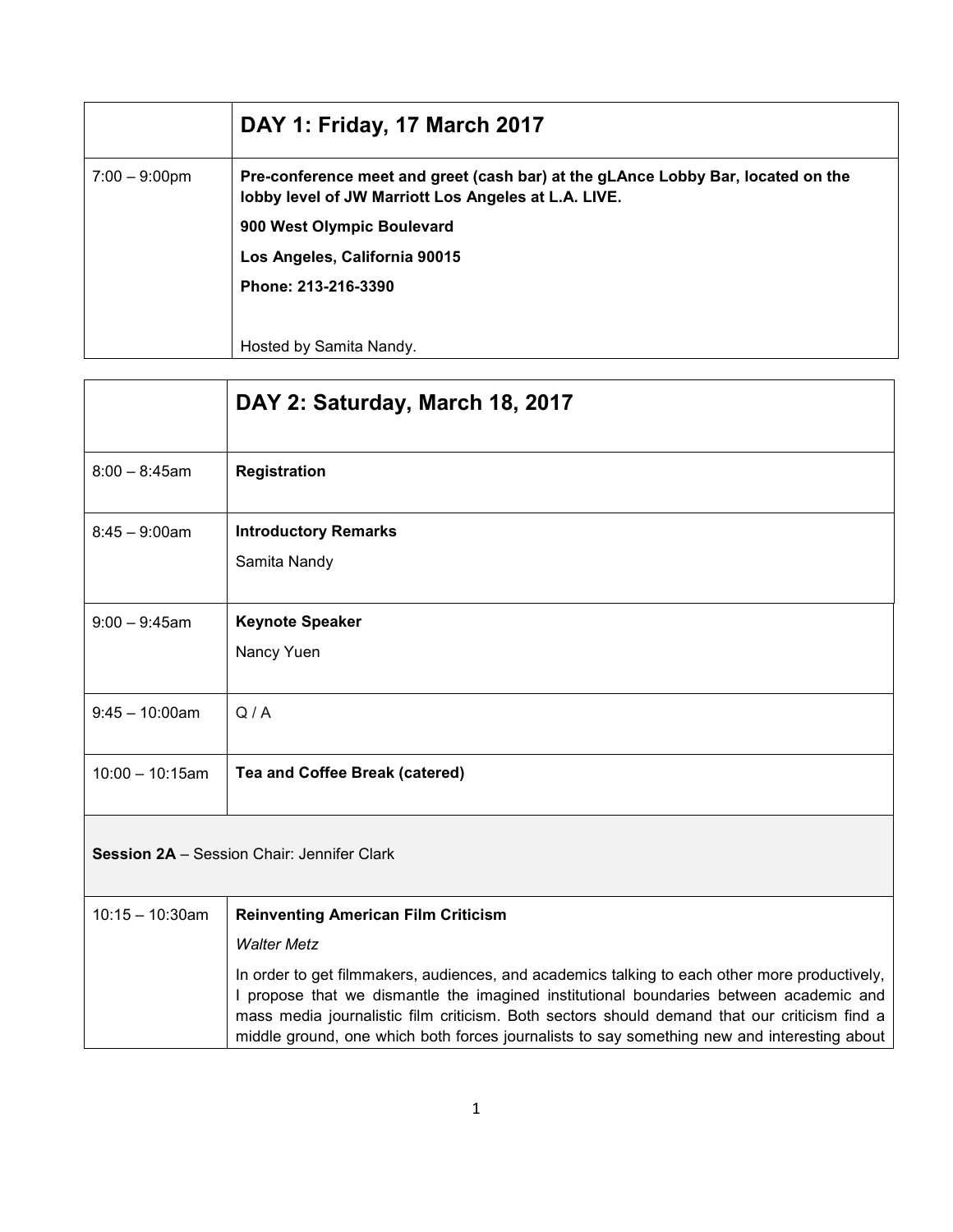|                    | the cinema and its relationship to the world, yet also presses academic approaches to be less<br>filled with jargon and obfuscation. In my presentation, I will explore a case study of a film by a<br>very popular Hollywood filmmaker, Christopher Nolan. The Prestige (2006) is caught in the<br>crosshairs of Walter Benjamin's famous essay, "The Work of Art in the Age of Mechanical<br>Reproduction" (1936). Our 21st century American civilization, baffled by the contradiction<br>between the benefits and horrors of technological modernity, is in desperate need of both<br>popular art such as The Prestige and the thoughtful criticism that Benjamin provided Weimar<br>Germany, writing for a popular newspaper, Frankfurter Zeitung. If one reads today's popular<br>journalistic reviews of Nolan's film, there is no trace of such engagement. We are in need of a<br>re-invented film criticism, imbued with historical and theoretical ideas, housed in<br>comprehensible and direct writing. It's time we start training journalists to write with greater<br>theoretical and critical rigor, and academics to write with comprehensibility as a central goal. If<br>we accomplish both tasks, it will become clear that they are one and the same.                                                                                                                     |
|--------------------|-------------------------------------------------------------------------------------------------------------------------------------------------------------------------------------------------------------------------------------------------------------------------------------------------------------------------------------------------------------------------------------------------------------------------------------------------------------------------------------------------------------------------------------------------------------------------------------------------------------------------------------------------------------------------------------------------------------------------------------------------------------------------------------------------------------------------------------------------------------------------------------------------------------------------------------------------------------------------------------------------------------------------------------------------------------------------------------------------------------------------------------------------------------------------------------------------------------------------------------------------------------------------------------------------------------------------------------------------------------------------------------------------|
| $10:30 - 10:45$ am | <b>Beyond Screenings: Film Festivals and Diversity</b>                                                                                                                                                                                                                                                                                                                                                                                                                                                                                                                                                                                                                                                                                                                                                                                                                                                                                                                                                                                                                                                                                                                                                                                                                                                                                                                                          |
|                    | Marie-Therese Antony                                                                                                                                                                                                                                                                                                                                                                                                                                                                                                                                                                                                                                                                                                                                                                                                                                                                                                                                                                                                                                                                                                                                                                                                                                                                                                                                                                            |
|                    | The public debate about the 2016 Oscar nominations, and the realization that #oscarssowhite<br>should actually be #hollywoodsowhite, raised an important question about diversity in<br>film: At what point in the process of filmmaking can we as scholars or filmmakers<br>create more equity and inclusion?                                                                                                                                                                                                                                                                                                                                                                                                                                                                                                                                                                                                                                                                                                                                                                                                                                                                                                                                                                                                                                                                                  |
|                    | It is in this larger debate that I want to situate my paper about the diversity politics<br>of the Sundance Film Festival, in particular the labs and workshops promoted as the space<br>for unheard voices in American Independent film. I would like to demonstrate that the labs and<br>workshops offered by the Sundance Institute represent an institutional intervention to actively<br>seek out the content that is missing. It is therefore important to ask what kind of diversity<br>is supported at the Sundance Institute and if this mentorship offers opportunities for the<br>translation of symbolic value to economic value for the supported artists. Furthermore, it is<br>necessary to explore the relationship between Hollywood, Sundance and diversity politics<br>situated in this space of Independent film to understand the support as a form of<br>institutionalized activism and thus part of the governmentalization of social causes as<br>criticized by Foucault. By looking at who is included as diverse filmmakers, I propose<br>that the labs and workshops are nevertheless an intervention to improve equity and<br>inclusion, making content production rather than the screenings the essential act of<br>institutional activism, changing who tells the stories we see on the screen and how we as a<br>diverse society are represented on the screen. |
| $10:45 - 11:00am$  | Twisting Fate in 'Rosemary's Baby': Cassavetes/Polanski Interface as Hollywood<br><b>Influence</b>                                                                                                                                                                                                                                                                                                                                                                                                                                                                                                                                                                                                                                                                                                                                                                                                                                                                                                                                                                                                                                                                                                                                                                                                                                                                                              |
|                    | lan Dixon                                                                                                                                                                                                                                                                                                                                                                                                                                                                                                                                                                                                                                                                                                                                                                                                                                                                                                                                                                                                                                                                                                                                                                                                                                                                                                                                                                                       |
|                    | From the 1950s to the 1980s, John Cassavetes was a Hollywood actor with a mission: to<br>challenge cinematic art by generating enduring performance authenticity for the ('accidental')<br>advancement of film art (Fine, 2006). While critics and filmmakers still venerate, indeed 'hero-                                                                                                                                                                                                                                                                                                                                                                                                                                                                                                                                                                                                                                                                                                                                                                                                                                                                                                                                                                                                                                                                                                     |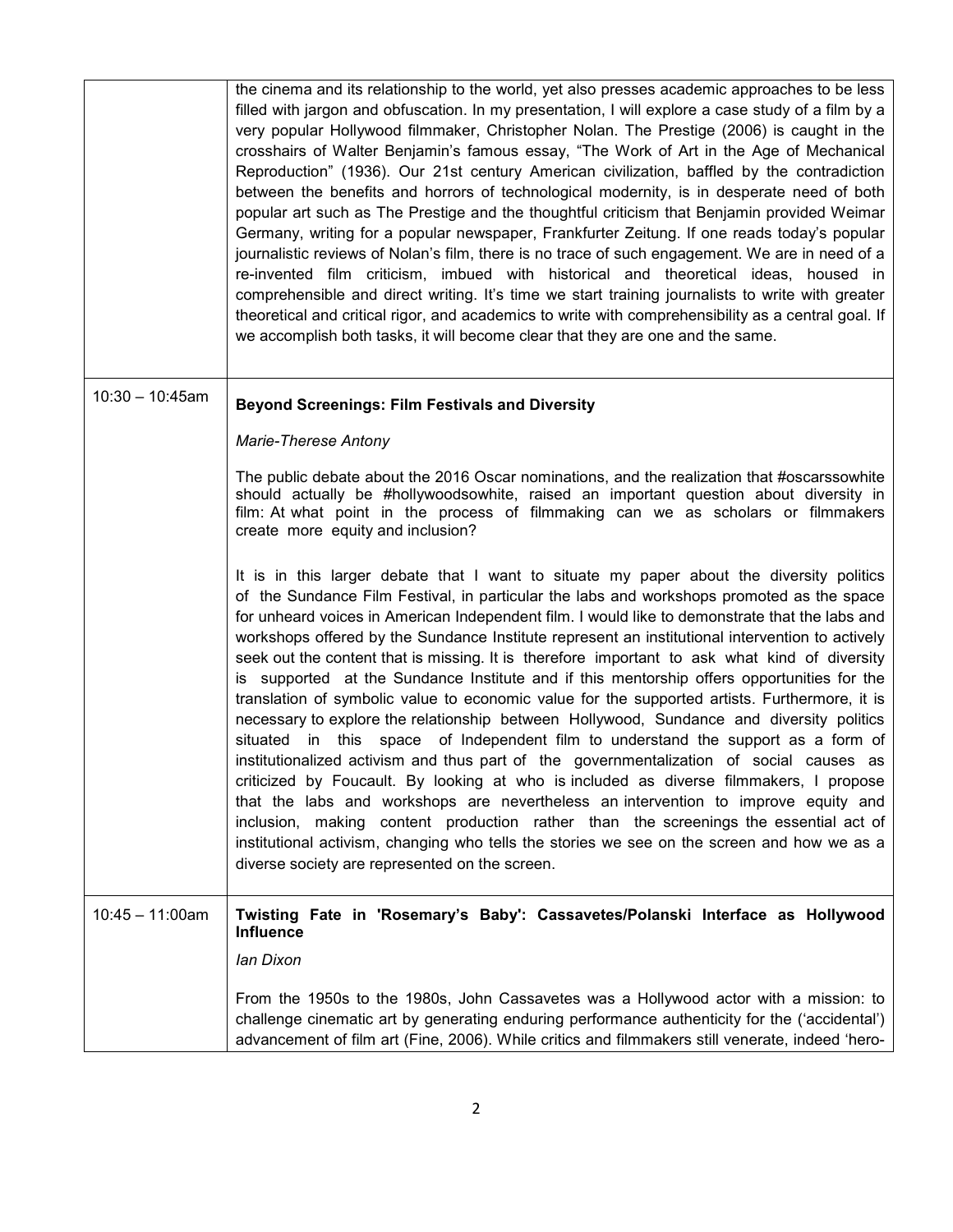|                   | worship', Cassavetes as the 'spiritual father' of American independent cinema, they generally<br>elide his primary connection to the economic and artistic forces of Hollywood mainstream<br>(Carney 2001, p. 527; Martin 2007; Ventura 2007, p. 20). This paper seeks to redress that<br>misunderstanding and build upon Kouvaros' (2004) argument, in stating that Cassavetes' art<br>was not opposed to, but a disquieting adjunct to the Hollywood machinery. By exemplifying<br>the actor-director's legendary clash with Roman Polanksi on 'Rosemary's Baby' (1968),<br>through Leo Braudy's (1977) axiom for 'Open' and 'Closed' filmmaking, Cassavetes can be<br>seen to operate within the Hollywood system to augment and even subvert it in the way he<br>understood human experience - from within - while remaining wedded to its benefits. Thus,<br>Cassavetes resisted the 'destiny-locked' plot of the thriller-horror form by contributing to one of<br>Hollywood's most enduring (and fraught) classics: 'Rosemary's Baby'. The paper thus<br>demonstrates how Cassavetes changed Hollywood and how Hollywood filmmaking continues<br>to plunder the rich history of Cassavetes' cinema to augment and extend the New Hollywood. |
|-------------------|----------------------------------------------------------------------------------------------------------------------------------------------------------------------------------------------------------------------------------------------------------------------------------------------------------------------------------------------------------------------------------------------------------------------------------------------------------------------------------------------------------------------------------------------------------------------------------------------------------------------------------------------------------------------------------------------------------------------------------------------------------------------------------------------------------------------------------------------------------------------------------------------------------------------------------------------------------------------------------------------------------------------------------------------------------------------------------------------------------------------------------------------------------------------------------------------------------------------------------------------------|
| $11:00 - 11:15am$ | Q/A                                                                                                                                                                                                                                                                                                                                                                                                                                                                                                                                                                                                                                                                                                                                                                                                                                                                                                                                                                                                                                                                                                                                                                                                                                                |
|                   | Session 2B - Session Chair: Samita Nandy                                                                                                                                                                                                                                                                                                                                                                                                                                                                                                                                                                                                                                                                                                                                                                                                                                                                                                                                                                                                                                                                                                                                                                                                           |
| $11:15 - 11:30am$ | The Actress as Activist: Subversion of a Century of Hollywood Misogyny in Three<br><b>Modes</b>                                                                                                                                                                                                                                                                                                                                                                                                                                                                                                                                                                                                                                                                                                                                                                                                                                                                                                                                                                                                                                                                                                                                                    |
|                   | <b>Kerry McElroy</b>                                                                                                                                                                                                                                                                                                                                                                                                                                                                                                                                                                                                                                                                                                                                                                                                                                                                                                                                                                                                                                                                                                                                                                                                                               |
|                   | The question of how and where to situate social justice activism in film studies is a timely one,<br>and one that is central to my methodology as feminist film historian. I have endeavored within<br>my scholarship to do both memoir mining and oral history interviews with women in Hollywood<br>(largely, actresses) as a type of reclamatory social justice historiography. The ethos to moving<br>such texts in women's own words to centrality is to correct the historical record in relation to<br>the gender imbalances and exploitations baked into patriarchal-capitalist Hollywood, from its<br>inception. Within this approach, I am able to recast the system-critical filmic industry woman<br>as internal, subversive activist-critic- and women's writings on the exploitations of filmic<br>systems as, themselves, social justice texts.                                                                                                                                                                                                                                                                                                                                                                                     |
|                   | In this paper, I propose the actress or filmic woman as system-critical activist both in the<br>historical and contemporary modes, through three types of texts I analyse via close reading or<br>have undertaken in my own research - memoir, oral history interview, and fictional text.<br>Firstly, I situate the actress as activist and corrector of the historiographic record by analysing<br>the critical writings of Louise Brooks. Secondly, I give voice to the actress as witness and<br>complainant by reading both oral history interviews I have conducted with Hollywood women<br>and the records of the Bill Cosby interviews and depositions. Finally, I show a common<br>revisionist thread with a third type of actress text, actress poetry about the system's<br>exploitations in Amber Tamblyn's Dark Sparkler (2015).                                                                                                                                                                                                                                                                                                                                                                                                      |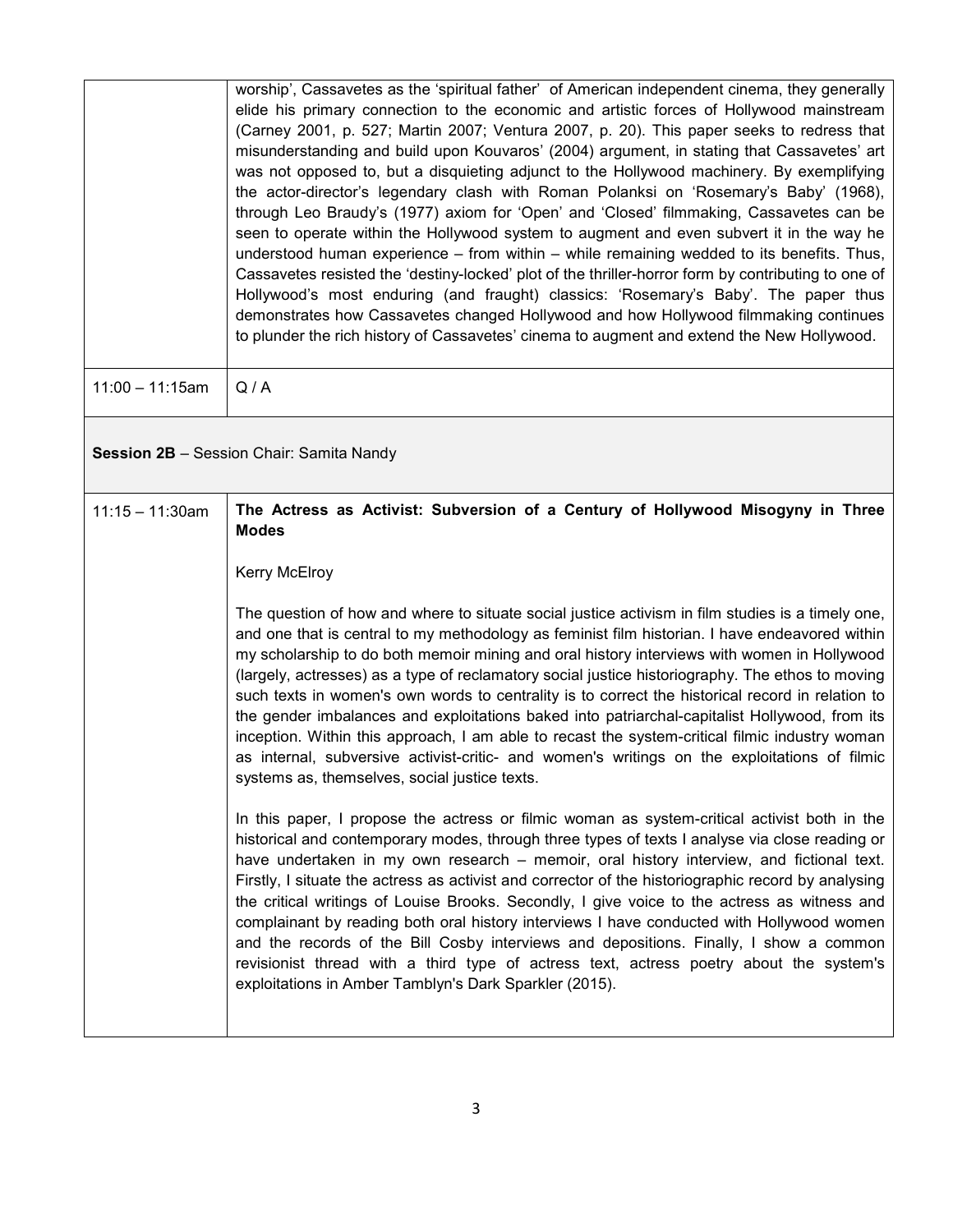| $11:30 - 11:45am$         | The Limits of Exceptional Women: Reframing the Rhetoric Around Women Directors                                                                                                                                                                                                                                                                                                                                                                                                                                                                                                                                                                                                                                                                                                                                                                                                                                                                                                                                                                                                                                                                                                                                                                                                                                                                                                                                                                                                                                                                                                                                                                                                                                   |  |
|---------------------------|------------------------------------------------------------------------------------------------------------------------------------------------------------------------------------------------------------------------------------------------------------------------------------------------------------------------------------------------------------------------------------------------------------------------------------------------------------------------------------------------------------------------------------------------------------------------------------------------------------------------------------------------------------------------------------------------------------------------------------------------------------------------------------------------------------------------------------------------------------------------------------------------------------------------------------------------------------------------------------------------------------------------------------------------------------------------------------------------------------------------------------------------------------------------------------------------------------------------------------------------------------------------------------------------------------------------------------------------------------------------------------------------------------------------------------------------------------------------------------------------------------------------------------------------------------------------------------------------------------------------------------------------------------------------------------------------------------------|--|
|                           | Alicia Kozma                                                                                                                                                                                                                                                                                                                                                                                                                                                                                                                                                                                                                                                                                                                                                                                                                                                                                                                                                                                                                                                                                                                                                                                                                                                                                                                                                                                                                                                                                                                                                                                                                                                                                                     |  |
|                           | There is little doubt that Hollywood's record of gender parity in behind-the-screen hiring and<br>employment is dismal. While gender diversity lags in all areas of production, the role of the<br>director has been particularly highlighted in academic and popular writing as the standout<br>example of this failure. From wide ranging studies like those at San Diego State's Center for<br>the Study of Women in Television and Film, to USC's Media, Diversity & Social Change<br>Initiative, to the Equal Employment Opportunity Commission's investigation into Hollywood's<br>directorial hiring practices, issues of women's labor, film, and directorship dominates<br>contemporary narratives around production, criticism, and activism. Therefore, this<br>presentation asks how a change in the rhetoric around women directors could provide<br>generative progress toward rectifying this issue. Specifically, I posit that moving away from the<br>rhetorical paradigm of the 'exceptional woman'—the idea that women filmmakers are<br>positioned as exceptions to the rule of male dominance in directing, which thereby conveys<br>aspirational status for present and future female directors while simultaneously de-normalizing<br>the very concept of women directors-could provide generative progress toward rectifying<br>gender disparity in Hollywood. As such, this presentation makes the case for the mobilization<br>of expanded archival knowledge, women's historical role as directors, and a move away from<br>exceptionalism and tokenism in writing around women directors as one solution to<br>Hollywood's ever worsening gender disparity in hiring and employment. |  |
| $11:45 - 12:00 \text{pm}$ | Q/A                                                                                                                                                                                                                                                                                                                                                                                                                                                                                                                                                                                                                                                                                                                                                                                                                                                                                                                                                                                                                                                                                                                                                                                                                                                                                                                                                                                                                                                                                                                                                                                                                                                                                                              |  |
| $12:00 - 1:30$ pm         | <b>Lunch Break</b>                                                                                                                                                                                                                                                                                                                                                                                                                                                                                                                                                                                                                                                                                                                                                                                                                                                                                                                                                                                                                                                                                                                                                                                                                                                                                                                                                                                                                                                                                                                                                                                                                                                                                               |  |
|                           | <b>Session 2C</b> - Session Chair: Ian Dixon                                                                                                                                                                                                                                                                                                                                                                                                                                                                                                                                                                                                                                                                                                                                                                                                                                                                                                                                                                                                                                                                                                                                                                                                                                                                                                                                                                                                                                                                                                                                                                                                                                                                     |  |
| $1:30 - 1:45$ pm          | When the Revolution Comes: Mary C. McCall and the Future of Hollywood's<br><b>Screenwriting Women</b>                                                                                                                                                                                                                                                                                                                                                                                                                                                                                                                                                                                                                                                                                                                                                                                                                                                                                                                                                                                                                                                                                                                                                                                                                                                                                                                                                                                                                                                                                                                                                                                                            |  |
|                           | J.E. Smyth                                                                                                                                                                                                                                                                                                                                                                                                                                                                                                                                                                                                                                                                                                                                                                                                                                                                                                                                                                                                                                                                                                                                                                                                                                                                                                                                                                                                                                                                                                                                                                                                                                                                                                       |  |
|                           | Film historians, critics, fans, and even screenwriters are often stunned when I tell them the<br>first female head of the Screen Writers Guild was elected in 1942and was the woman most<br>responsible for getting screenwriters their first union contract with the producers, obtaining a<br>minimum wage, and regular pay raises during the war. They are even more stunned when told<br>a quarter of women made up guild membership in the 1930s and that even today, women's<br>equality initiatives have tabulated women's representation in the screenwriting profession at<br>under 25%. If the real gains for women's equality in screenwriting were made eighty years ago<br>under the studio system, what does this say about the current state of Hollywood? This paper<br>looks at my recent efforts as an archival film historian to revise historical knowledge of<br>Hollywood writers in the studio era and to connect McCall's experience and marginalization at                                                                                                                                                                                                                                                                                                                                                                                                                                                                                                                                                                                                                                                                                                                              |  |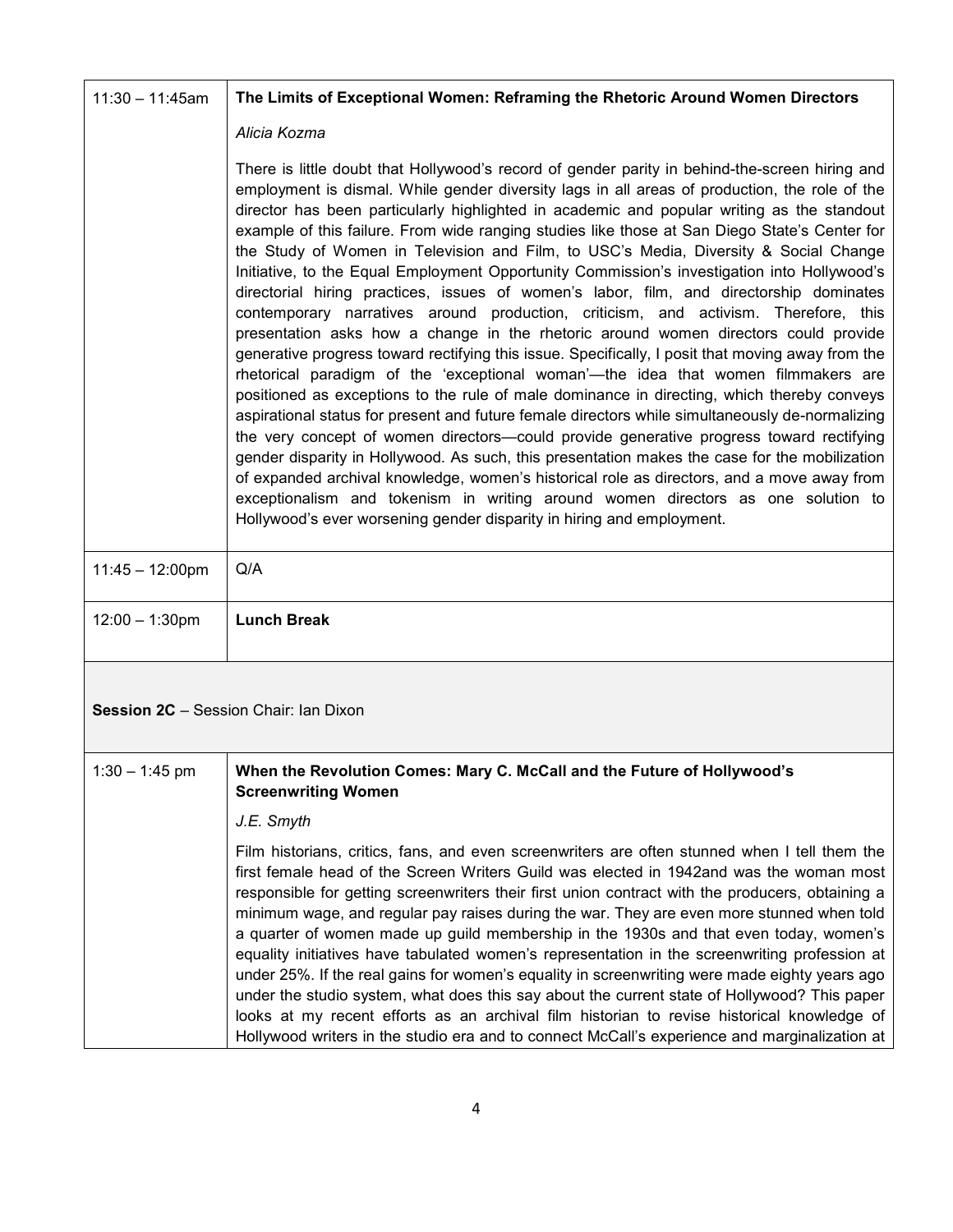|                                                | the hands of critics, historians, and even filmmakers to wider contemporary discussions about<br>women's representation and creative control in the industry.                                                                                                                                                                                                                                                                                                                                                                                                                                                                                                                                                                                                                                                                                                                                                                                                                                                                                                                                                                                                                                                                                                                                                                                                                                                                                                                                                                                                                                                                                                                                                                                                                                                                                                                                                                                                                                                                                                                                                                                                                                                                                                                                                          |  |
|------------------------------------------------|------------------------------------------------------------------------------------------------------------------------------------------------------------------------------------------------------------------------------------------------------------------------------------------------------------------------------------------------------------------------------------------------------------------------------------------------------------------------------------------------------------------------------------------------------------------------------------------------------------------------------------------------------------------------------------------------------------------------------------------------------------------------------------------------------------------------------------------------------------------------------------------------------------------------------------------------------------------------------------------------------------------------------------------------------------------------------------------------------------------------------------------------------------------------------------------------------------------------------------------------------------------------------------------------------------------------------------------------------------------------------------------------------------------------------------------------------------------------------------------------------------------------------------------------------------------------------------------------------------------------------------------------------------------------------------------------------------------------------------------------------------------------------------------------------------------------------------------------------------------------------------------------------------------------------------------------------------------------------------------------------------------------------------------------------------------------------------------------------------------------------------------------------------------------------------------------------------------------------------------------------------------------------------------------------------------------|--|
| $1:45 - 2:00 \text{pm}$                        | The Invisible Ones: What the Life and Work of an Austrian-Jewish Female Exile<br>Scriptwriters in the Hollywood of the 1940s and 1940s Can Teach Us                                                                                                                                                                                                                                                                                                                                                                                                                                                                                                                                                                                                                                                                                                                                                                                                                                                                                                                                                                                                                                                                                                                                                                                                                                                                                                                                                                                                                                                                                                                                                                                                                                                                                                                                                                                                                                                                                                                                                                                                                                                                                                                                                                    |  |
|                                                | Regina Range                                                                                                                                                                                                                                                                                                                                                                                                                                                                                                                                                                                                                                                                                                                                                                                                                                                                                                                                                                                                                                                                                                                                                                                                                                                                                                                                                                                                                                                                                                                                                                                                                                                                                                                                                                                                                                                                                                                                                                                                                                                                                                                                                                                                                                                                                                           |  |
|                                                | This presentation argues that the Austrian-Jewish exile novelist and screenwriter Gina Kaus<br>(1893 – 1985) offers a case study for social justice issues in the moving image practice.<br>Taking a closer look at the life and works of one of the few female scriptwriters in Hollywood<br>during the 1940s provides a way to link theory, production, criticism, and activism. The<br>example of scriptwriter Gina Kaus gives insight into the way in which this female scriptwriter<br>successfully managed to pursue her feminist endeavors, despite Hollywood's rigid production<br>codes. It offers insight into her agency in undermining dominant perceptions, especially in<br>regard to the understanding of "inherent" gender roles. Kaus' scriptwriting and choice of topics<br>becomes a site of agency – even within the restrictive Hollywood apparatus and environment<br>of the 1940s and 1950s. Moreover, the discussion offers an opportunity to reflect on the<br>continuing marginalization of female scriptwriters in Hollywood today. Additionally, this<br>presentation seeks to increase the visibility of the émigré Gina Kaus as a scriptwriter, thus<br>drawing attention to a part of her life and work that literary scholars (both German and<br>American Studies scholars) have long ignored and undervalued. Furthermore, the discussion<br>aims to encourage an incorporation of the film script, a widely understudied text form, into the<br>teaching and discussion of film in literary, cultural, and film studies. The focus on Kaus' film<br>work demonstrates that both literary and film studies would benefit greatly from examining the<br>screenplay as a textual form, and from investigating the role of the screenwriter in the overall<br>production process. Currently, the absence and continuous ignorance of such methods of<br>analysis greatly contributes to the marginalized position of this textual form and its authors.<br>Finally, the presentation draws attention to the collaborative nature of scriptwriting and the<br>various stages of scripts in and of themselves, arguing that the practice of scriptwriting in the<br>overall production process still needs more scholarly and journalistic attention to their entirety<br>and complexity. |  |
| $2:00 - 2:15$ pm                               | Q/A                                                                                                                                                                                                                                                                                                                                                                                                                                                                                                                                                                                                                                                                                                                                                                                                                                                                                                                                                                                                                                                                                                                                                                                                                                                                                                                                                                                                                                                                                                                                                                                                                                                                                                                                                                                                                                                                                                                                                                                                                                                                                                                                                                                                                                                                                                                    |  |
| $2:15 - 2:30$ pm                               | Tea and Coffee Break (catered)                                                                                                                                                                                                                                                                                                                                                                                                                                                                                                                                                                                                                                                                                                                                                                                                                                                                                                                                                                                                                                                                                                                                                                                                                                                                                                                                                                                                                                                                                                                                                                                                                                                                                                                                                                                                                                                                                                                                                                                                                                                                                                                                                                                                                                                                                         |  |
| <b>Session 2D</b> - Session Chair: Sreya Mitra |                                                                                                                                                                                                                                                                                                                                                                                                                                                                                                                                                                                                                                                                                                                                                                                                                                                                                                                                                                                                                                                                                                                                                                                                                                                                                                                                                                                                                                                                                                                                                                                                                                                                                                                                                                                                                                                                                                                                                                                                                                                                                                                                                                                                                                                                                                                        |  |
| $2:30 - 2:45$ pm                               | History and Empire On Screen: Writing the Non-White Protagonist, a screenwriter-led<br>intervention in diversity on screen                                                                                                                                                                                                                                                                                                                                                                                                                                                                                                                                                                                                                                                                                                                                                                                                                                                                                                                                                                                                                                                                                                                                                                                                                                                                                                                                                                                                                                                                                                                                                                                                                                                                                                                                                                                                                                                                                                                                                                                                                                                                                                                                                                                             |  |
|                                                | Sheridan Humphreys and Funke Oyebanko                                                                                                                                                                                                                                                                                                                                                                                                                                                                                                                                                                                                                                                                                                                                                                                                                                                                                                                                                                                                                                                                                                                                                                                                                                                                                                                                                                                                                                                                                                                                                                                                                                                                                                                                                                                                                                                                                                                                                                                                                                                                                                                                                                                                                                                                                  |  |
|                                                | Where is the film scholar in the Hollywood crisis of diversity on screen? Diversity is one of the<br>biggest issues affecting the film industry. In this presentation, we offer an example of a                                                                                                                                                                                                                                                                                                                                                                                                                                                                                                                                                                                                                                                                                                                                                                                                                                                                                                                                                                                                                                                                                                                                                                                                                                                                                                                                                                                                                                                                                                                                                                                                                                                                                                                                                                                                                                                                                                                                                                                                                                                                                                                        |  |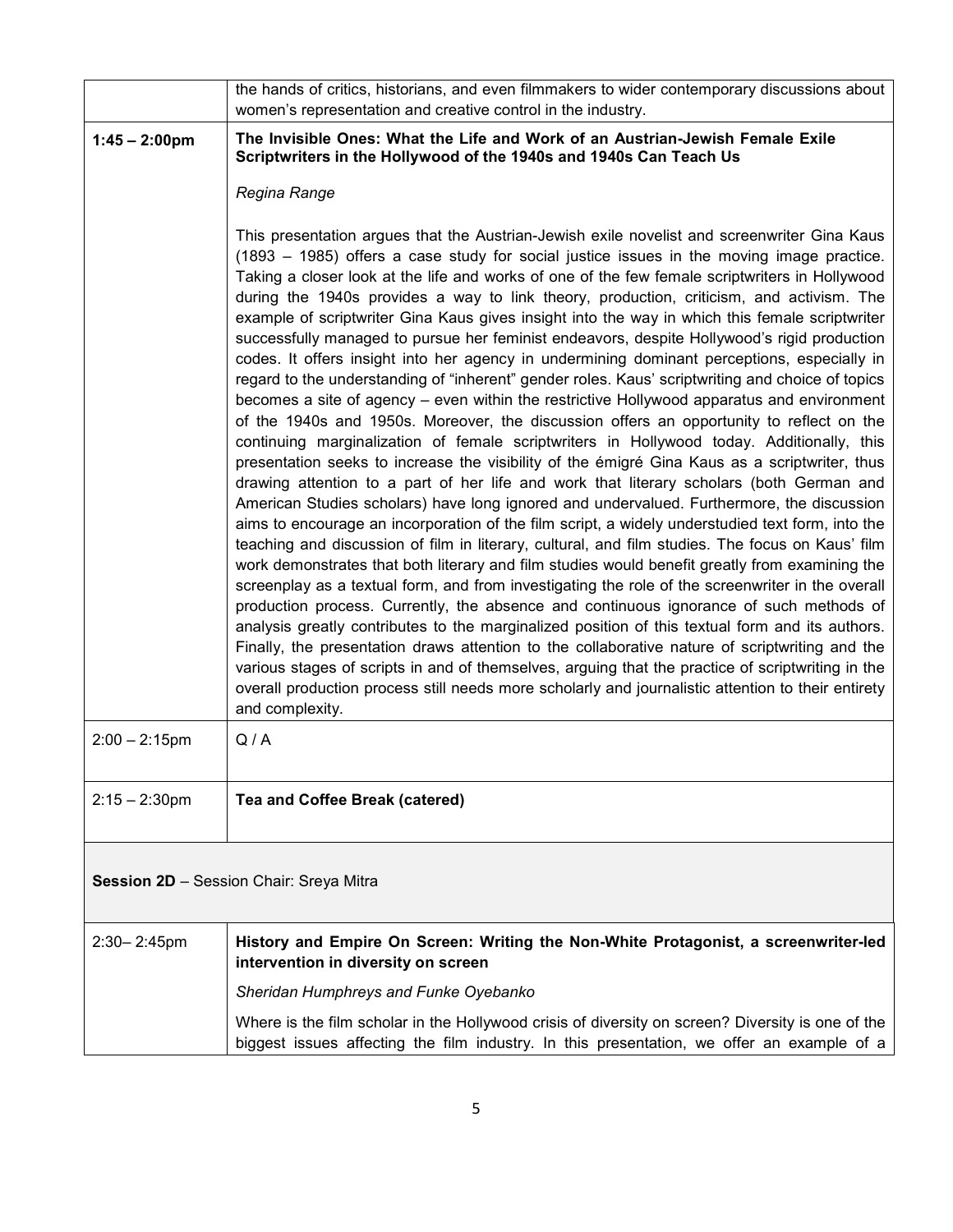|                  | university-funded public engagement project that responds to the film and television industry's<br>problem of the lack of diversity on screen and has led to the creation of eight original<br>screenplays, all historical dramas based loosely on true stories, and all with non-white<br>protagonists. History and Empire On Screen: Writing the Non-White Protagonist is a writer-led<br>public engagement project, funded by the AHRC and King's College London, and supported<br>by the Cultural Institute at King's and the Menzies Centre for Australian Studies. Black lead<br>characters in historical dramas are rare. Name one. Name twoBut what if suddenly every<br>spec script in this genre had a black protagonist? What if these scripts were in fact based on<br>historical fact, true stories that through a particular view of history/empire/nationhood have<br>somehow fallen off the national narrative? For example, we know that there were thousands of<br>Black people living in eighteenth century Britain, yet why is their presence absent from<br>historical dramas? Why do we never see their stories on the small screen and big screen? In<br>this presentation we will discuss how we write and teach, exploring ideas such as:<br>How does one create characters excluded by history and how does one re-insert them<br>credibly into mainstream history and into the screenplay?<br>How do you research a character who comes from a culture that does not have a<br>$\bullet$<br>written history tradition? First Nations people, for example.<br>How do you make a character without agency into a hero/heroine? |
|------------------|---------------------------------------------------------------------------------------------------------------------------------------------------------------------------------------------------------------------------------------------------------------------------------------------------------------------------------------------------------------------------------------------------------------------------------------------------------------------------------------------------------------------------------------------------------------------------------------------------------------------------------------------------------------------------------------------------------------------------------------------------------------------------------------------------------------------------------------------------------------------------------------------------------------------------------------------------------------------------------------------------------------------------------------------------------------------------------------------------------------------------------------------------------------------------------------------------------------------------------------------------------------------------------------------------------------------------------------------------------------------------------------------------------------------------------------------------------------------------------------------------------------------------------------------------------------------------------------------------------------------------------------------------------|
| $2:45 - 3:00$ pm | "Just Like Everyone Else"? Representations of South Asians on the U.S. Screen                                                                                                                                                                                                                                                                                                                                                                                                                                                                                                                                                                                                                                                                                                                                                                                                                                                                                                                                                                                                                                                                                                                                                                                                                                                                                                                                                                                                                                                                                                                                                                           |
|                  | <b>Bhoomi Thakore</b>                                                                                                                                                                                                                                                                                                                                                                                                                                                                                                                                                                                                                                                                                                                                                                                                                                                                                                                                                                                                                                                                                                                                                                                                                                                                                                                                                                                                                                                                                                                                                                                                                                   |
|                  | How does the media influence society? How do media representations of South Asians, as<br>racial and ethnic minorities, perpetuate stereotypes about this group? How do advancements<br>in visual media, from creative storytelling to streaming technology, inform changing dynamics<br>of all non-white media representations in the 21st century? Analyzing audience perceptions of<br>South Asian characters from The Simpsons, Slumdog Millionaire, Harold and Kumar, The<br>Office, Parks and Recreation, The Big Bang Theory, Outsourced, and many others, I argue for<br>the importance of understanding these representations as they influence the positioning of<br>South Asians into the 21st century U.S. racial hierarchy. On one hand, increased acceptance<br>of this group into the entertainment fold has informed audience perceptions of these<br>characters as "just like everyone else." However, these images remain secondary on the U.S.<br>Screen, and are limited in their ability to break out of traditional stereotypes. As a result, a<br>normative and assimilated white American identity is privileged both on the Screen, and in our<br>increasingly multicultural society.                                                                                                                                                                                                                                                                                                                                                                                                                                          |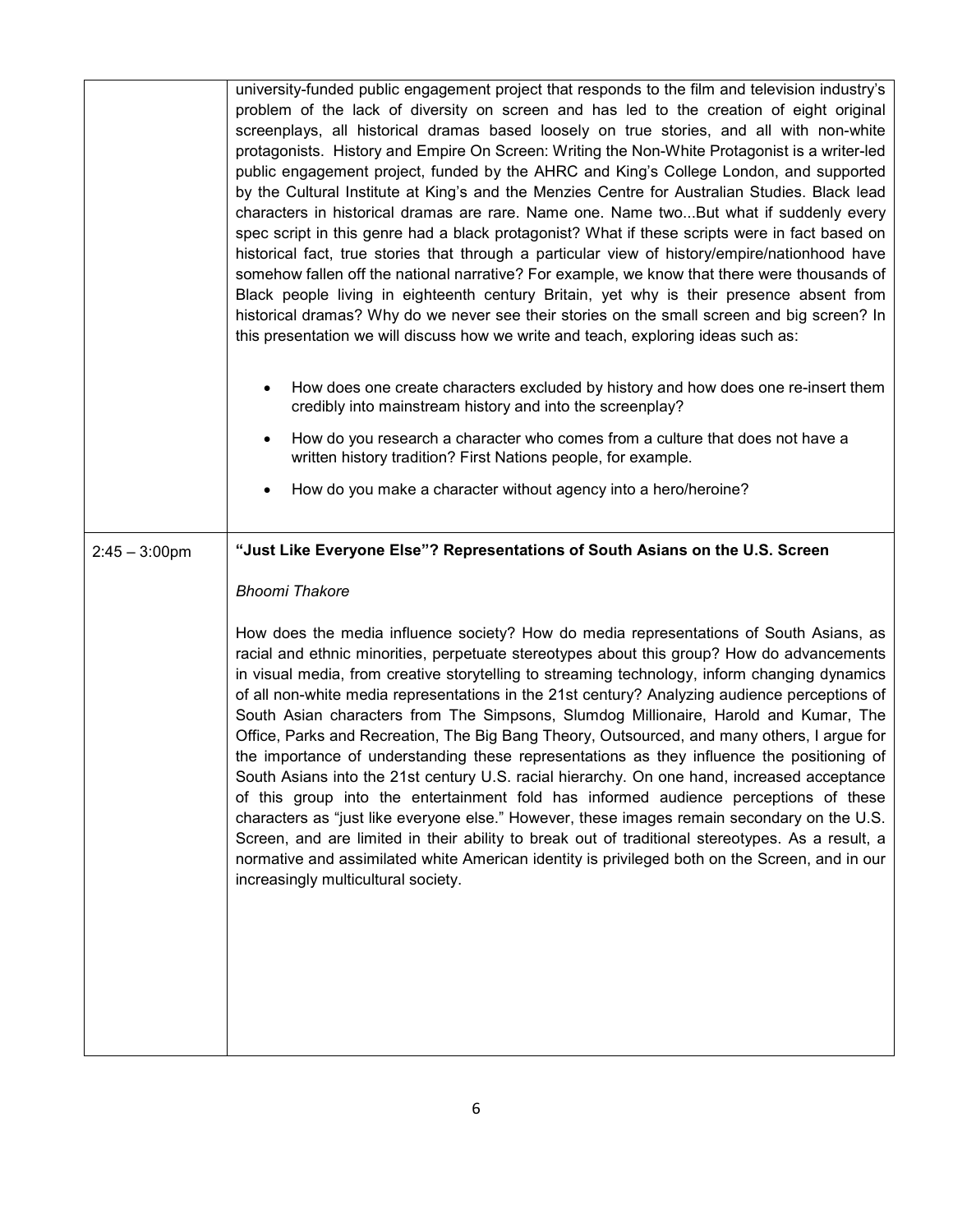### **Session 2E** – Session Chair: Jing Wang

| $3:00 - 3:15$ pm | <b>Hollywood on the Nile Redux</b>                                                                                                                                                                                                                                                                                                                                                                                                                                                                                                                                                                                                                                                                                                                                                                                                                                                                                                                                                                                                                                                                                                                                                                                                                                                                                                                                                                                                                                                                                                                                                                                                                                                                                                                                                                                                                                                                                                                                                                                                                                                                                                                                                                                                         |
|------------------|--------------------------------------------------------------------------------------------------------------------------------------------------------------------------------------------------------------------------------------------------------------------------------------------------------------------------------------------------------------------------------------------------------------------------------------------------------------------------------------------------------------------------------------------------------------------------------------------------------------------------------------------------------------------------------------------------------------------------------------------------------------------------------------------------------------------------------------------------------------------------------------------------------------------------------------------------------------------------------------------------------------------------------------------------------------------------------------------------------------------------------------------------------------------------------------------------------------------------------------------------------------------------------------------------------------------------------------------------------------------------------------------------------------------------------------------------------------------------------------------------------------------------------------------------------------------------------------------------------------------------------------------------------------------------------------------------------------------------------------------------------------------------------------------------------------------------------------------------------------------------------------------------------------------------------------------------------------------------------------------------------------------------------------------------------------------------------------------------------------------------------------------------------------------------------------------------------------------------------------------|
|                  | Iman Hamam                                                                                                                                                                                                                                                                                                                                                                                                                                                                                                                                                                                                                                                                                                                                                                                                                                                                                                                                                                                                                                                                                                                                                                                                                                                                                                                                                                                                                                                                                                                                                                                                                                                                                                                                                                                                                                                                                                                                                                                                                                                                                                                                                                                                                                 |
|                  | Hollywood blockbusters have been accused of propagating images of Arabs as threatening<br>"brute murderers, sleazy rapists, religious fanatics, oil-rich dimwits, and abusers of women"<br>(Shaheen 172). Documentary filmmakers have critiqued these stereotypes by examining their<br>historical roots (see Planet of the Arabs (Jackie Salloum, 2005), Hollywood Harem (Tania<br>Kamaleddin, 1999), and Valentino's Ghost (Michael Singh, 2012). Most agree that these films<br>act as ambassadors of Hollywood - and by extension American ideals. This ongoing debate<br>can be coupled with another, related to the whitewashing of Arab characters. Looking at<br>recent news items about Hollywood stars who were born in the Middle East or who are of<br>Middle Eastern origin and the recent celebration of Mr. Robot performer Ramy Malek (a 21st<br>century Omar Sharif, perhaps), I would like to ask whether the inclusion of Arab performers<br>and actors validates or undermines the Hollywood aesthetic and ideology. Following the<br>announcement (later retracted) that Leonardo Dicaprio would be performing the role<br>Jalaluddin al Rumi, a series of photographs were released which A-class Hollywood<br>celebrities were refashioned as "typical" Egyptian people - wearing traditional headdress or<br>baking traditional bread. These images seemed to counter objections to Hollywood<br>stereotypes by placing celebrities in an Egyptian context familiar to local Egyptian audiences.<br>While most critiques of these stereotypes highlight the negative impact of stereotypes on<br>western audiences, what is the impact of these images on Arab audiences? How might film<br>scholars and performers frame their understanding of Arabs, first, by putting into consideration<br>the ways in which stereotypes have been appropriated in Egyptian cinema; and second, by<br>looking at these images in the context of Saudi and Emirates based satellite channels that air<br>subtitled Hollywood blockbusters to Arabic speaking audiences. Furthermore, to what extent<br>has the Hollywood model of production, distribution, fandom and celebrity culture been<br>mimicked by local industries? |
| $3:15 - 3:30$ pm | Entertainment-Education for Social Change through Filmmaking: A Proposal for<br>Baseball Participation among African-American Youth in the Inner Cities                                                                                                                                                                                                                                                                                                                                                                                                                                                                                                                                                                                                                                                                                                                                                                                                                                                                                                                                                                                                                                                                                                                                                                                                                                                                                                                                                                                                                                                                                                                                                                                                                                                                                                                                                                                                                                                                                                                                                                                                                                                                                    |
|                  | Herman Howard                                                                                                                                                                                                                                                                                                                                                                                                                                                                                                                                                                                                                                                                                                                                                                                                                                                                                                                                                                                                                                                                                                                                                                                                                                                                                                                                                                                                                                                                                                                                                                                                                                                                                                                                                                                                                                                                                                                                                                                                                                                                                                                                                                                                                              |
|                  | This proposal is for a new entertainment-education film initiative to encourage African-<br>American youth to participate in organized baseball. A new educational program targeted for<br>minority youth will be proposed through filmmaking. The purpose of this plan is to provide and<br>design an entertainment-education proposal through film to encourage more African-<br>Americans to participate in youth baseball in the inner cities. It will also incorporate an<br>aggressive media and community campaign to encourage African-American boys and girls to<br>play baseball for improved health and social benefits. For this study, the major research                                                                                                                                                                                                                                                                                                                                                                                                                                                                                                                                                                                                                                                                                                                                                                                                                                                                                                                                                                                                                                                                                                                                                                                                                                                                                                                                                                                                                                                                                                                                                                     |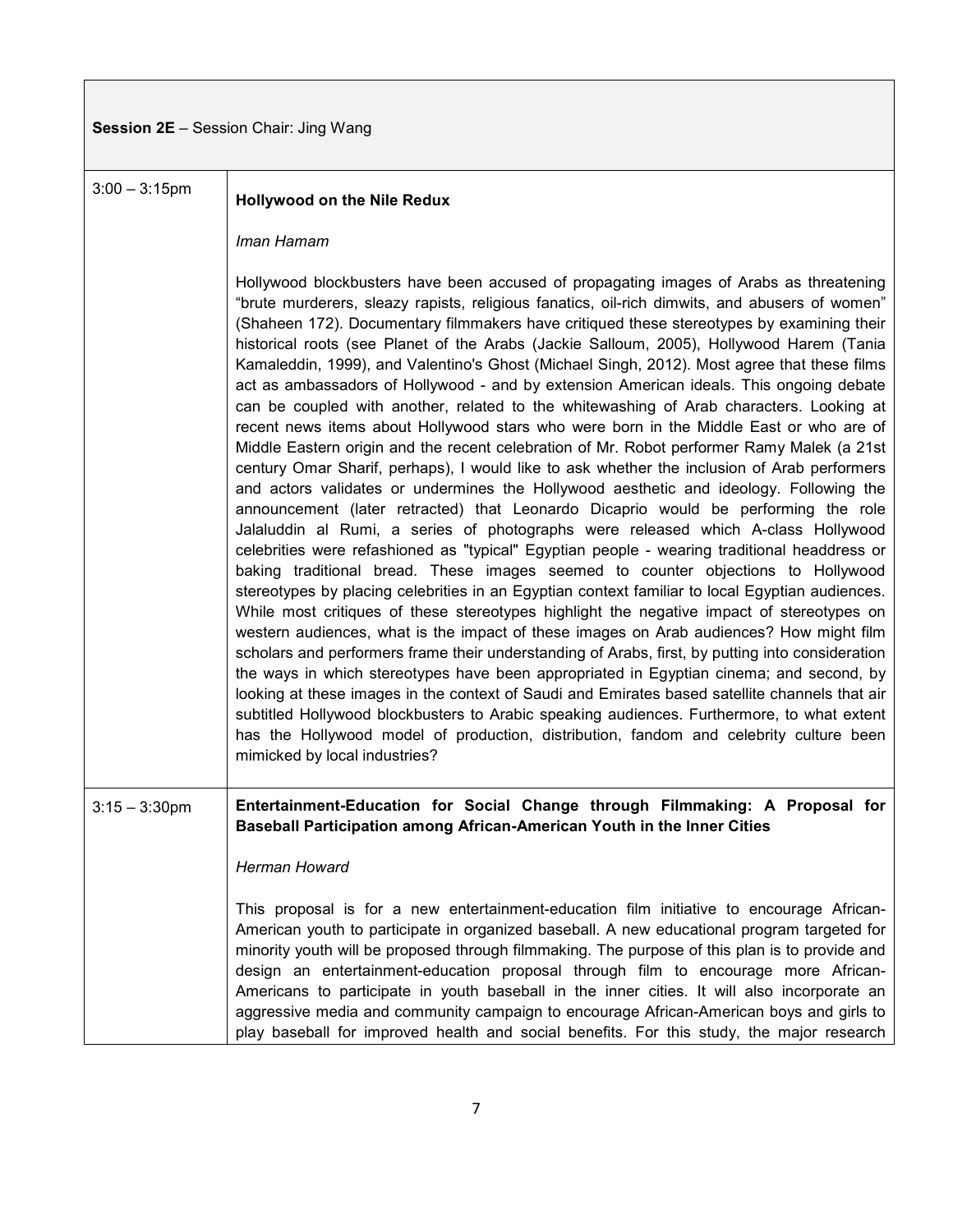|                  | question is, "How can the theory of Entertainment-Education through film are best<br>incorporated to encourage more participation among African-American youth to play<br>baseball?" Entertainment-Education was designed by the late Communication scholar Dr.<br>Everett Rogers as, "the process of purposely designing and implementing a media message<br>both to entertain and educate, in order to increase audience members' knowledge about an<br>educational issue, create favorable attitudes and change overt behavior" (1999, p.9). With this<br>endeavor, the expected outcome is that African-American youth will be encouraged to play<br>baseball as a result of watching the baseball programs through new and innovated |  |
|------------------|-------------------------------------------------------------------------------------------------------------------------------------------------------------------------------------------------------------------------------------------------------------------------------------------------------------------------------------------------------------------------------------------------------------------------------------------------------------------------------------------------------------------------------------------------------------------------------------------------------------------------------------------------------------------------------------------------------------------------------------------|--|
|                  | filmmaking. The goals of this proposed entertainment-education program are to do the<br>following: 1) keep the youth from participating in illegal summer activities such as drugs,<br>violence or gangs; 2) offer a new method of positive communication with parents; 3) improved<br>physical health through exercise and; 4) to develop new friendships with teammates, opposing<br>players and parents.                                                                                                                                                                                                                                                                                                                               |  |
| $3:30 - 3:45$ pm | Q/A                                                                                                                                                                                                                                                                                                                                                                                                                                                                                                                                                                                                                                                                                                                                       |  |
| $3:45 - 5:15$ pm | <b>Scholars as Critics: CMCS Media &amp; Career Workshop</b>                                                                                                                                                                                                                                                                                                                                                                                                                                                                                                                                                                                                                                                                              |  |
|                  | Nancy Yuen, Vanessa Diaz, and Kevin Del Principe                                                                                                                                                                                                                                                                                                                                                                                                                                                                                                                                                                                                                                                                                          |  |
| 5:15pm           | <b>Closing Remarks</b>                                                                                                                                                                                                                                                                                                                                                                                                                                                                                                                                                                                                                                                                                                                    |  |
|                  | Samita Nandy                                                                                                                                                                                                                                                                                                                                                                                                                                                                                                                                                                                                                                                                                                                              |  |
| 6:30pm           | Drinks, food, and trivia game. Your first drink is free!                                                                                                                                                                                                                                                                                                                                                                                                                                                                                                                                                                                                                                                                                  |  |
|                  | <b>Pig N' Whistle Pub</b>                                                                                                                                                                                                                                                                                                                                                                                                                                                                                                                                                                                                                                                                                                                 |  |
|                  | 6714 Hollywood Blvd.                                                                                                                                                                                                                                                                                                                                                                                                                                                                                                                                                                                                                                                                                                                      |  |
|                  | Los Angeles, CA 90028                                                                                                                                                                                                                                                                                                                                                                                                                                                                                                                                                                                                                                                                                                                     |  |
|                  | Telephone: (323) 463-0000                                                                                                                                                                                                                                                                                                                                                                                                                                                                                                                                                                                                                                                                                                                 |  |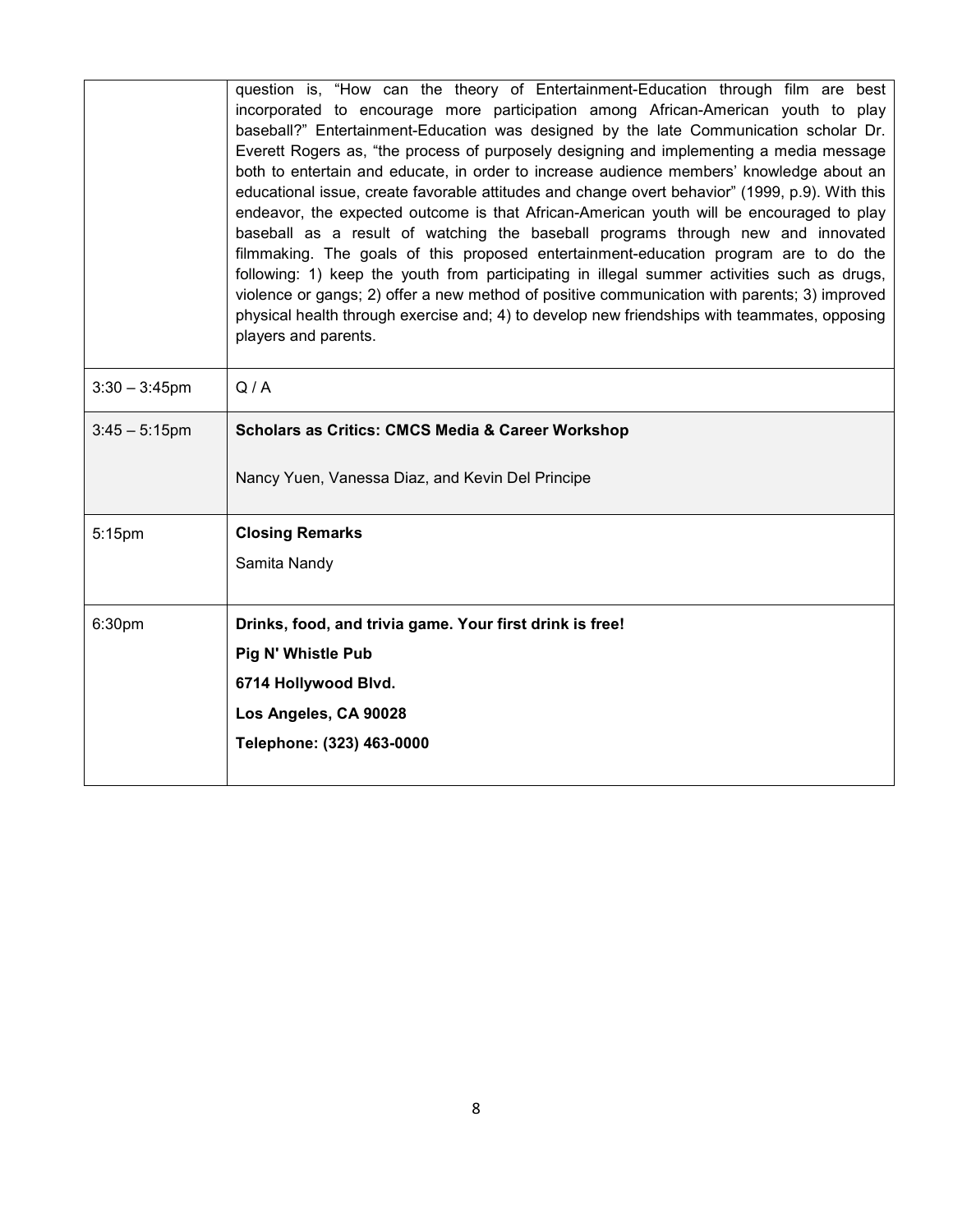|                  | DAY 3: Sunday, March 19, 2017                                                                                                                                                                                                                                                                                                                                                                                                                                                                                                                                                                                                                                                                                                                                                                                                                                                                                                                                                                                                                                                                                                                                                                                                                                                                                                                                                                                                                                        |
|------------------|----------------------------------------------------------------------------------------------------------------------------------------------------------------------------------------------------------------------------------------------------------------------------------------------------------------------------------------------------------------------------------------------------------------------------------------------------------------------------------------------------------------------------------------------------------------------------------------------------------------------------------------------------------------------------------------------------------------------------------------------------------------------------------------------------------------------------------------------------------------------------------------------------------------------------------------------------------------------------------------------------------------------------------------------------------------------------------------------------------------------------------------------------------------------------------------------------------------------------------------------------------------------------------------------------------------------------------------------------------------------------------------------------------------------------------------------------------------------|
| $8:45 - 8:50$ am | <b>Introductory Remarks</b><br>Samita Nandy                                                                                                                                                                                                                                                                                                                                                                                                                                                                                                                                                                                                                                                                                                                                                                                                                                                                                                                                                                                                                                                                                                                                                                                                                                                                                                                                                                                                                          |
|                  | <b>Roundtable</b> - Session Chair: Samita Nandy                                                                                                                                                                                                                                                                                                                                                                                                                                                                                                                                                                                                                                                                                                                                                                                                                                                                                                                                                                                                                                                                                                                                                                                                                                                                                                                                                                                                                      |
| $8:50 - 9:20$ am | Roundtable - Twisting Fate: John Cassavetes as Hollywood Influence                                                                                                                                                                                                                                                                                                                                                                                                                                                                                                                                                                                                                                                                                                                                                                                                                                                                                                                                                                                                                                                                                                                                                                                                                                                                                                                                                                                                   |
|                  | lan Dixon                                                                                                                                                                                                                                                                                                                                                                                                                                                                                                                                                                                                                                                                                                                                                                                                                                                                                                                                                                                                                                                                                                                                                                                                                                                                                                                                                                                                                                                            |
|                  | John Cassavetes worked within and on the periphery of Hollywood as an actor, director and<br>screenwriter from the 1950s to the 1980s. During this period, Cassavetes vigilantly espoused<br>non-Hollywood processes in theme, performance codification and film production. Indeed, as a<br>television star from such shows as Johnny Staccato (1959), Cassavetes used his celebrity<br>influence to advocate for change within industry and morality. His films embraced women's<br>rights and ethical positioning on the objectification of women (Faces (1968); A Woman Under<br>the Influence (1974); Opening Night (1977)). The filmmaker advocated for animal rights in his<br>eccentric depiction of sibling relationships in Love Streams (1984). His cinematic treatment of<br>otherwise functional 'weepy' themes, such as mental illness in A Woman Under the Influence<br>or the trauma of institutionalizing spectrum disorder children inA Child is Waiting (1963) defied<br>format-written screenplays. Thus, Cassavetes ensured his films, whether indie or studio-<br>based, were rehearsed, performed, shot and edited in subversive manner. Indeed,<br>Cassavetes' famous contribution to Roman Polanski's lovemaking scene in Rosemary's Baby<br>(1968) (by disrobing while wriggling on his back awkwardly rather than pandering to Hollywood<br>clichés of sensuality) critiqued sexist depictions of intimacy in the entertainment industry. |
|                  | How can we respond to Cassavetes' textual interpretations through inventive subversions<br>while observing genre and entertainment principles? Most importantly, the workshop illustrates<br>that Cassavetes' methodology rose from practice with disdain for purely theoretical<br>approaches. This current workshop provides an overview of how Cassavetes renders his<br>cinematic art: employing ebullient 'play' as advocacy for change. Through practical<br>performance and text-generating exercises, this workshop is therefore designed to honor<br>Cassavetes by making film theory relevant to contemporary practice. The workshop cements<br>gaps between filmmakers and film scholars, by exemplifying the relevance of both. Building on<br>my Cassavetes-Chekhov workshop from Sapianza University, Italy in 2013 (published through<br>Common GroundPress, USA), this current workshop embraces all four conference themes:<br>theory, production, criticism, and activism.                                                                                                                                                                                                                                                                                                                                                                                                                                                                         |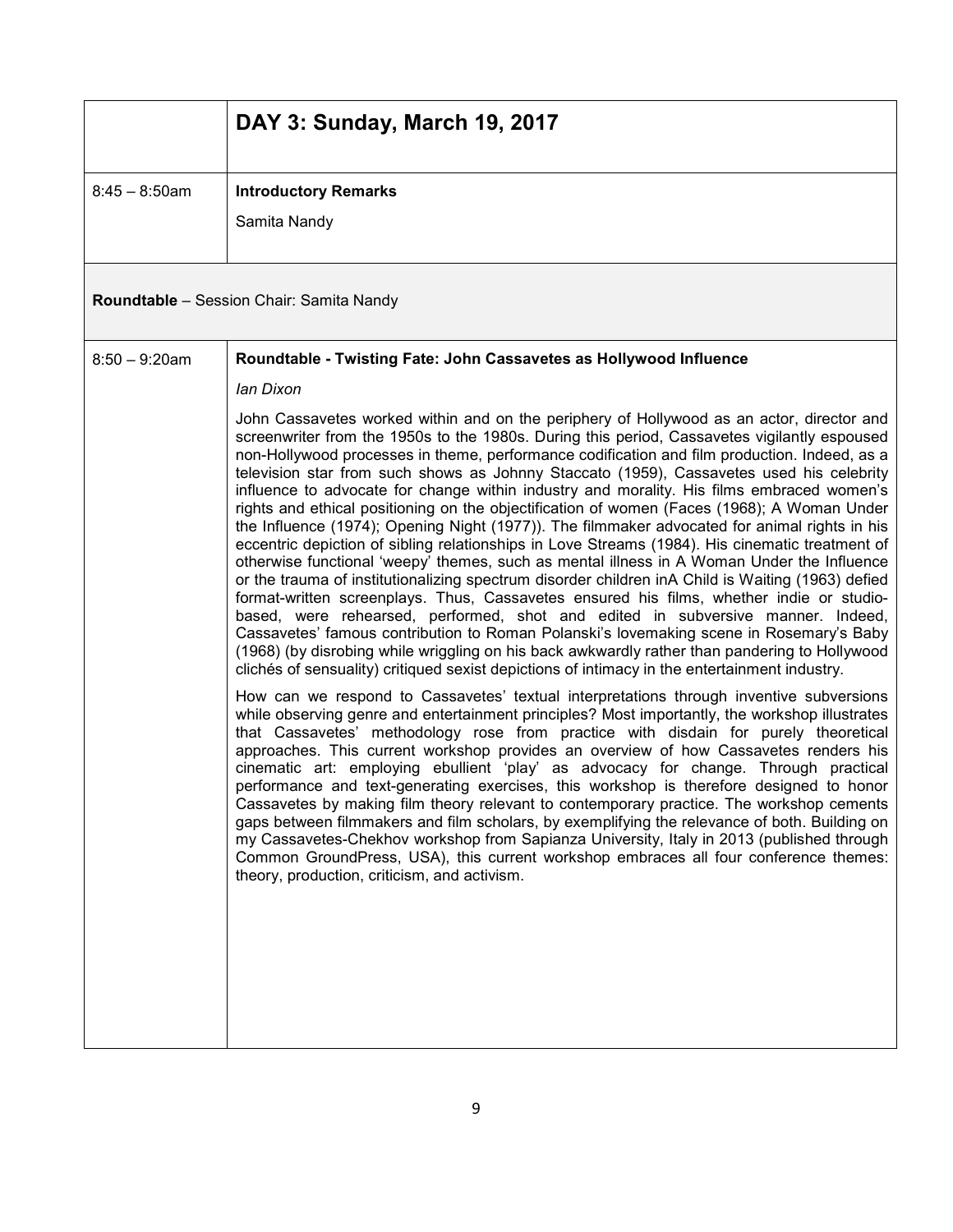| <b>Session 3A</b> – Session Chair: Iman Hamam |  |  |
|-----------------------------------------------|--|--|
|-----------------------------------------------|--|--|

| $9:20 - 9:35$ am | Viewing the Virtual Rez: The Spatial Representation of Cultural Memory and Historical<br><b>Trauma in Native Cinema</b>                                                                                                                                                                                                                                                                                                                                                                                                                                                                                                                                                                                                                                                                                                                                                                                                                                                                                                                                                                                                                                                                                                                                                                                                                                                                                                                                                                                                                                                                                                                                                                                                                        |
|------------------|------------------------------------------------------------------------------------------------------------------------------------------------------------------------------------------------------------------------------------------------------------------------------------------------------------------------------------------------------------------------------------------------------------------------------------------------------------------------------------------------------------------------------------------------------------------------------------------------------------------------------------------------------------------------------------------------------------------------------------------------------------------------------------------------------------------------------------------------------------------------------------------------------------------------------------------------------------------------------------------------------------------------------------------------------------------------------------------------------------------------------------------------------------------------------------------------------------------------------------------------------------------------------------------------------------------------------------------------------------------------------------------------------------------------------------------------------------------------------------------------------------------------------------------------------------------------------------------------------------------------------------------------------------------------------------------------------------------------------------------------|
|                  | <b>Summer Sutton</b>                                                                                                                                                                                                                                                                                                                                                                                                                                                                                                                                                                                                                                                                                                                                                                                                                                                                                                                                                                                                                                                                                                                                                                                                                                                                                                                                                                                                                                                                                                                                                                                                                                                                                                                           |
|                  | Film acts as the ideal medium with which to bring a person into an alternative world<br>experience, as cinematography allows a filmmaker to imbue the visual presentation of a plot<br>with perceptual cues unique to the protagonist's state of mind. This paper will in turn focus on<br>contemporary Native American cinema and argue that contemporary native directors are using<br>the visual capabilities of film as a medium to refute the gross stereotypes of natives found in<br>early Hollywood film by troubling Western ideas of time and space. My argument will focus on<br>the techniques native filmmakers employ to visually present a relationship to time and space<br>particular to native culture, specifically by considering how they play with the common use of<br>the screen space as representative of the present moment in incorporating seemingly unreal<br>elements (i.e. outside of the ostensible plot), that represent either cultural memory or historical<br>trauma, into their protagonist's experience of the present. Further, I will extend upon Michelle<br>Raheja's concept of the virtual reservation by demonstrating how film, as a virtual experience<br>of life, can incorporate visual representations of cultural knowledges into narratives that are<br>intangible in reality. To support my arguments, I will be look at two films, Rhymes for Young<br>Ghouls and It Starts with a Whisper, and ultimately argue that both films' experimental<br>presentations of time as non-linear work to demonstrate how the past, particularly one<br>involving transgenerational trauma, is not a stable entity left behind but rather an active force<br>that constantly influences the present. |
| $9:35 - 9:50$ am | Refuse, resist, exist: "Aquarius" and the cinema of resistance in Brazil                                                                                                                                                                                                                                                                                                                                                                                                                                                                                                                                                                                                                                                                                                                                                                                                                                                                                                                                                                                                                                                                                                                                                                                                                                                                                                                                                                                                                                                                                                                                                                                                                                                                       |
|                  | Susan Liesenberg and Camilla Barbosa                                                                                                                                                                                                                                                                                                                                                                                                                                                                                                                                                                                                                                                                                                                                                                                                                                                                                                                                                                                                                                                                                                                                                                                                                                                                                                                                                                                                                                                                                                                                                                                                                                                                                                           |
|                  | article reflects on the transversal impacts of the reception to the<br>film<br>The<br>"Aquarius" (MENDONÇA, 2016). The script presents a female lead, from the middle class, who<br>is an independent woman, idiosyncratic (not completely good or bad), and who is resisting the<br>status quo when she fights to preserve her "vertical island" (her apartment in an old building,<br>"Aquarius", by the seashore on a capital city in the Brazilian northeast). She is trying to prevent<br>the expropriation of the building which is facing real estate speculation. The focus of the<br>discussion falls on a narrative that points to several tension sources in contemporary Brazil<br>such as: a) the political context (the impeachment of the then president, led by political<br>maneuverings and influenced by the media, and considered to be a coup d'état), b) the social<br>context (a woman as head of the household, the role of ageing, the condemnation of values<br>such as owning property and obtaining profit), c) the economic context (showing the<br>corruption and dishonesty in a violent and unequal country), and d) the media context<br>(showing all the camaraderie and protectionism on the domain of information, as well as<br>the repercussions of the movie both locally and internationally). The film converges to the<br>neuralgic point of the historical moment when it was released. All of the elements here cited                                                                                                                                                                                                                                                                              |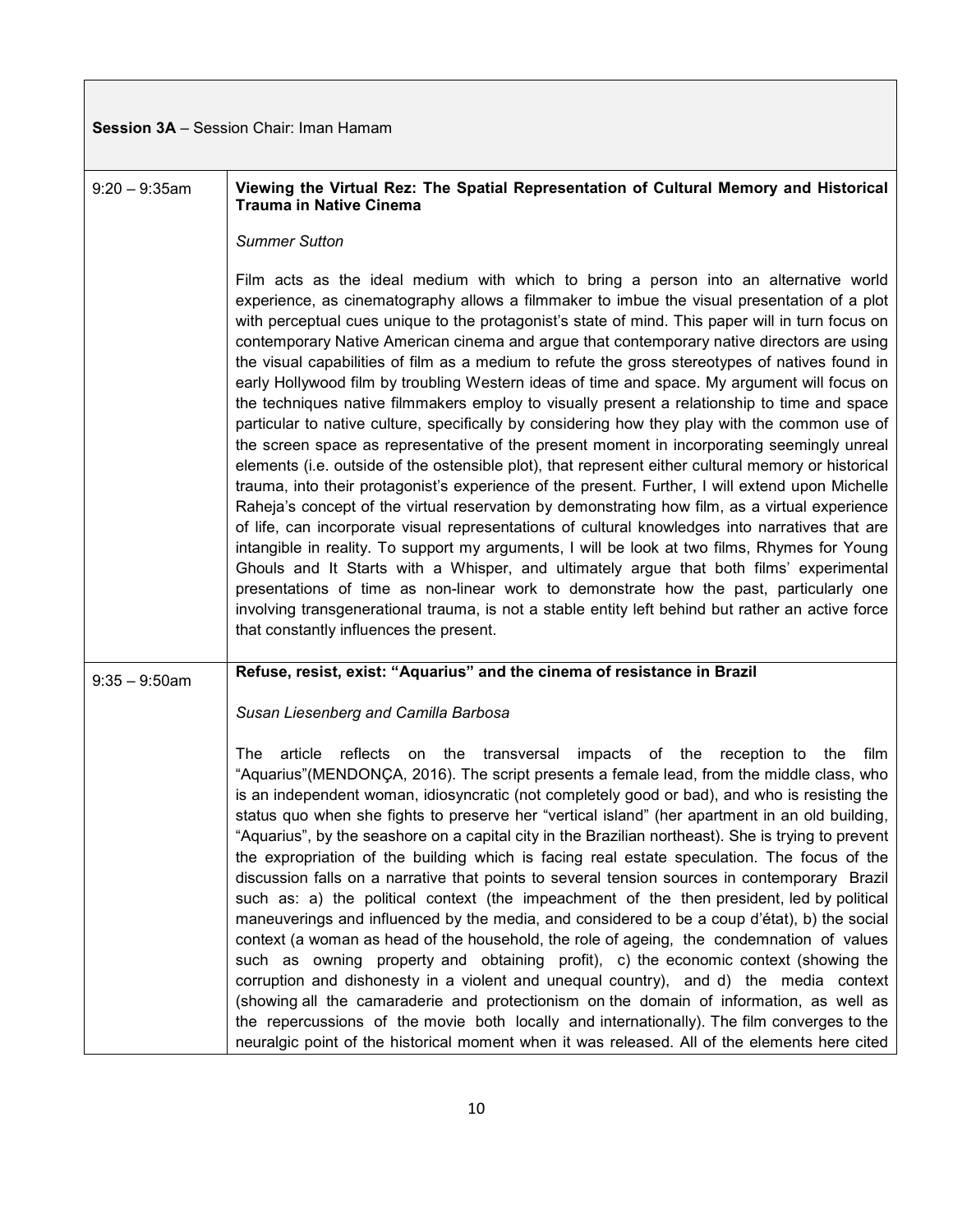|                   | are understood as agents articulated with activisms - both in film production and in the<br>critic arising from "Aquarius" – by its meaning and its social representations and self-reflexive<br>provocation.                                                                                                                                                                                                                                                                                                                                                                                                                                                                                                                                                                                                                                                                                                                                                                                                                                                                                                                                                                                                                                                                                                                                                                                                                                                                                                                                                                                                                                                                                                                                                                                                                                                                                |
|-------------------|----------------------------------------------------------------------------------------------------------------------------------------------------------------------------------------------------------------------------------------------------------------------------------------------------------------------------------------------------------------------------------------------------------------------------------------------------------------------------------------------------------------------------------------------------------------------------------------------------------------------------------------------------------------------------------------------------------------------------------------------------------------------------------------------------------------------------------------------------------------------------------------------------------------------------------------------------------------------------------------------------------------------------------------------------------------------------------------------------------------------------------------------------------------------------------------------------------------------------------------------------------------------------------------------------------------------------------------------------------------------------------------------------------------------------------------------------------------------------------------------------------------------------------------------------------------------------------------------------------------------------------------------------------------------------------------------------------------------------------------------------------------------------------------------------------------------------------------------------------------------------------------------|
| $9:50 - 10:05$ am | Q/A                                                                                                                                                                                                                                                                                                                                                                                                                                                                                                                                                                                                                                                                                                                                                                                                                                                                                                                                                                                                                                                                                                                                                                                                                                                                                                                                                                                                                                                                                                                                                                                                                                                                                                                                                                                                                                                                                          |
|                   | <b>Session 3B</b> - Session Chair: Samita Nandy                                                                                                                                                                                                                                                                                                                                                                                                                                                                                                                                                                                                                                                                                                                                                                                                                                                                                                                                                                                                                                                                                                                                                                                                                                                                                                                                                                                                                                                                                                                                                                                                                                                                                                                                                                                                                                              |
| $10:05 - 10:20am$ | From Bollywood heroine to 'cross-continental glamour icon': Priyanka Chopra and the<br>shifting trajectories of (global) Bollywood stardom                                                                                                                                                                                                                                                                                                                                                                                                                                                                                                                                                                                                                                                                                                                                                                                                                                                                                                                                                                                                                                                                                                                                                                                                                                                                                                                                                                                                                                                                                                                                                                                                                                                                                                                                                   |
|                   | Sreya Mitra                                                                                                                                                                                                                                                                                                                                                                                                                                                                                                                                                                                                                                                                                                                                                                                                                                                                                                                                                                                                                                                                                                                                                                                                                                                                                                                                                                                                                                                                                                                                                                                                                                                                                                                                                                                                                                                                                  |
|                   | For a star-driven industry like the Bombay film industry, the star occupies a role similar to that<br>of genre in Hollywood cinema, dominating almost all realms of the cinematic idiom, from its<br>economic structuring to its textual and narrative conventions. (Majumdar, 2009) The<br>stars'pivotal role has become all the more relevant in the context of India's transition from a<br>socialist economy to a consumerist model, following the economic liberalization policies of the<br>nineties, and the accompanying shifts in the Indian mediascape. With the increasing synergy<br>between film, television, and digital media, the Hindi film star now straddles multiple platforms,<br>effortlessly essaying the varied roles of a cinematic idol, a television personality, and a<br>transmedia celebrity. This paper attempts to analyze not only the changing discourses of<br>contemporary Bollywood stardom, but also, recent shifts in the Bombay film industry and its<br>response to the globalization of the national (and cinematic) imaginary. Employing a detailed<br>analysis of Bollywood star, Priyanka Chopra's recent crossover stardom as Alex Parrish,' the<br>protagonist of the ABC primetime show, Quantico (2015 - ), I explore the shifts in<br>contemporary Hindi film stardom. As the first South Asian actor to headline an American<br>network show, Chopra's foray into mainstream American media and popular cultureoffers an<br>interesting glimpse into the changing media landscape of the Bombay film industry. Though<br>not the first Bollywood star to lay claim to a transnational stardom, Chopra's commercial<br>success and critical acclaim underline the Hindi film star's attempts at forging a<br>international/transnational stardom and consequently, redefining the hegemonic norms and<br>conventions of Bollywood stardom. |
| $10:20 - 10:35am$ | The possibility of transnationalism in cinema between Hollywood and China: Ang Lee's<br>film as an example                                                                                                                                                                                                                                                                                                                                                                                                                                                                                                                                                                                                                                                                                                                                                                                                                                                                                                                                                                                                                                                                                                                                                                                                                                                                                                                                                                                                                                                                                                                                                                                                                                                                                                                                                                                   |
|                   | Lixin Wang                                                                                                                                                                                                                                                                                                                                                                                                                                                                                                                                                                                                                                                                                                                                                                                                                                                                                                                                                                                                                                                                                                                                                                                                                                                                                                                                                                                                                                                                                                                                                                                                                                                                                                                                                                                                                                                                                   |
|                   | As a famous Taiwanese-born American film director, screenwriter and producer. Ang<br>director himself in some degree became a cultural symbol of Chinese film circle. Ang<br>Lee또李安狠's contribution of cinema, including to skillfully deal with the Eastern and                                                                                                                                                                                                                                                                                                                                                                                                                                                                                                                                                                                                                                                                                                                                                                                                                                                                                                                                                                                                                                                                                                                                                                                                                                                                                                                                                                                                                                                                                                                                                                                                                             |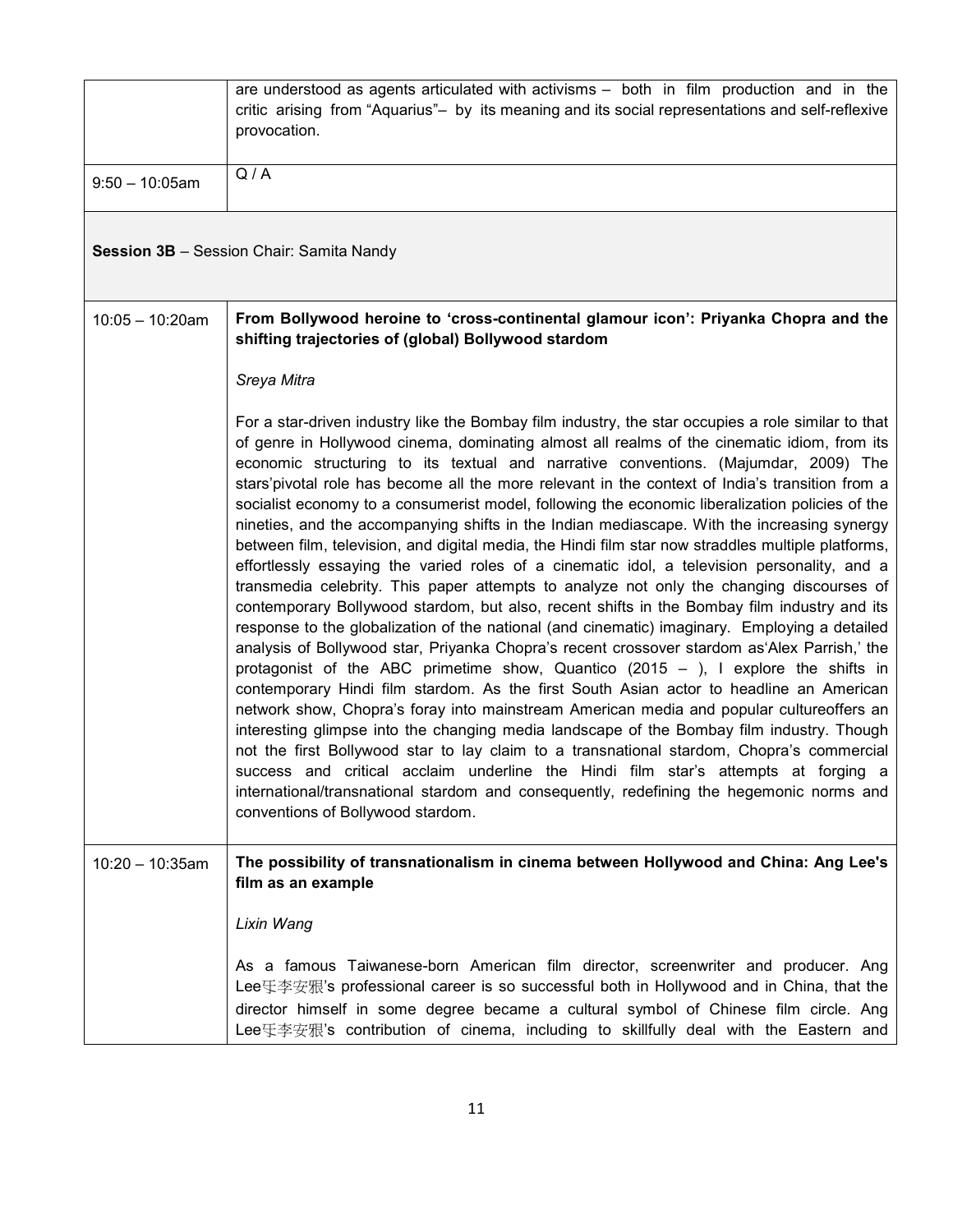|                    | Western's traditional ethical or ideological topics such as Crouching Tiger, Hidden Dragon,<br>Sense and Sensibility, Lust, Caution, etc. with a special aesthetic style meet the cultural<br>imaginary both sides. 2016 Ang Lee $\&$ 李安/ is new film Billy Lynn's Long Halftime Walk arise<br>the public attention as usual, because the film focus on a revolutionary technological<br>development in the film industry. Within the field of film industry in the 21th Century, the<br>transnationalism in cinema have a important role in culturally significant and cultural<br>exchanges among different countries. Ang Lee牙李安珉's film is a prominent sample In terms<br>of transnationalism. This essay aims to map some of the reasons for Ang Lee또李安/ 's film<br>successful in the cultural contexts, while also pointing towards new interventions and<br>theoretical perspectives about the possibility of transnationalism in filmmaking between<br>Hollywood and China.                                                                                                                                                                                                                                                                                                                                                                                                         |
|--------------------|---------------------------------------------------------------------------------------------------------------------------------------------------------------------------------------------------------------------------------------------------------------------------------------------------------------------------------------------------------------------------------------------------------------------------------------------------------------------------------------------------------------------------------------------------------------------------------------------------------------------------------------------------------------------------------------------------------------------------------------------------------------------------------------------------------------------------------------------------------------------------------------------------------------------------------------------------------------------------------------------------------------------------------------------------------------------------------------------------------------------------------------------------------------------------------------------------------------------------------------------------------------------------------------------------------------------------------------------------------------------------------------------|
| $10:35 - 10:50$ am | Q/A                                                                                                                                                                                                                                                                                                                                                                                                                                                                                                                                                                                                                                                                                                                                                                                                                                                                                                                                                                                                                                                                                                                                                                                                                                                                                                                                                                                         |
| $10:50 - 11:00am$  | <b>Tea and Coffee Break (catered)</b>                                                                                                                                                                                                                                                                                                                                                                                                                                                                                                                                                                                                                                                                                                                                                                                                                                                                                                                                                                                                                                                                                                                                                                                                                                                                                                                                                       |
|                    | Session 3C - Session Chair: Susan J. Eddington                                                                                                                                                                                                                                                                                                                                                                                                                                                                                                                                                                                                                                                                                                                                                                                                                                                                                                                                                                                                                                                                                                                                                                                                                                                                                                                                              |
| $11:00 - 11:15am$  | Towards an aesthetic of online video                                                                                                                                                                                                                                                                                                                                                                                                                                                                                                                                                                                                                                                                                                                                                                                                                                                                                                                                                                                                                                                                                                                                                                                                                                                                                                                                                        |
|                    | <b>Bernardo Palau</b>                                                                                                                                                                                                                                                                                                                                                                                                                                                                                                                                                                                                                                                                                                                                                                                                                                                                                                                                                                                                                                                                                                                                                                                                                                                                                                                                                                       |
|                    | Since the birth of sound movies, film language had been limited to certain aesthetic<br>resources that television adopted without major changes to the extent of their formal<br>possibilities. However, with the advent of online video, film language has<br>grown<br>considerably, expanding its expressive resources and even altering some aesthetic<br>principles held since the beginning of cinema. The definitive consolidation of digital video as a<br>recording format, the massification of smartphones, the use of applications that use<br>smartphone's video camera, and the multiple sites that allow users to share their own<br>creations, have been the main responsible for the birth of this new visual language,<br>characterized by an 'amateur aesthetic' which conveys the low production values that<br>generates it, breaks the traditional aspect ratios used in film and television, use presetted<br>effects from apps, and transforms the interaction with the viewer in a radical way<br>through an interface interconnected with other content. Understanding the elements of<br>film language in the era of online video is a necessary effort, especially considering<br>that the millenial generation, which is the main consumer of this kind of content, may well<br>permeate film and television production with this aesthetic in the near future. |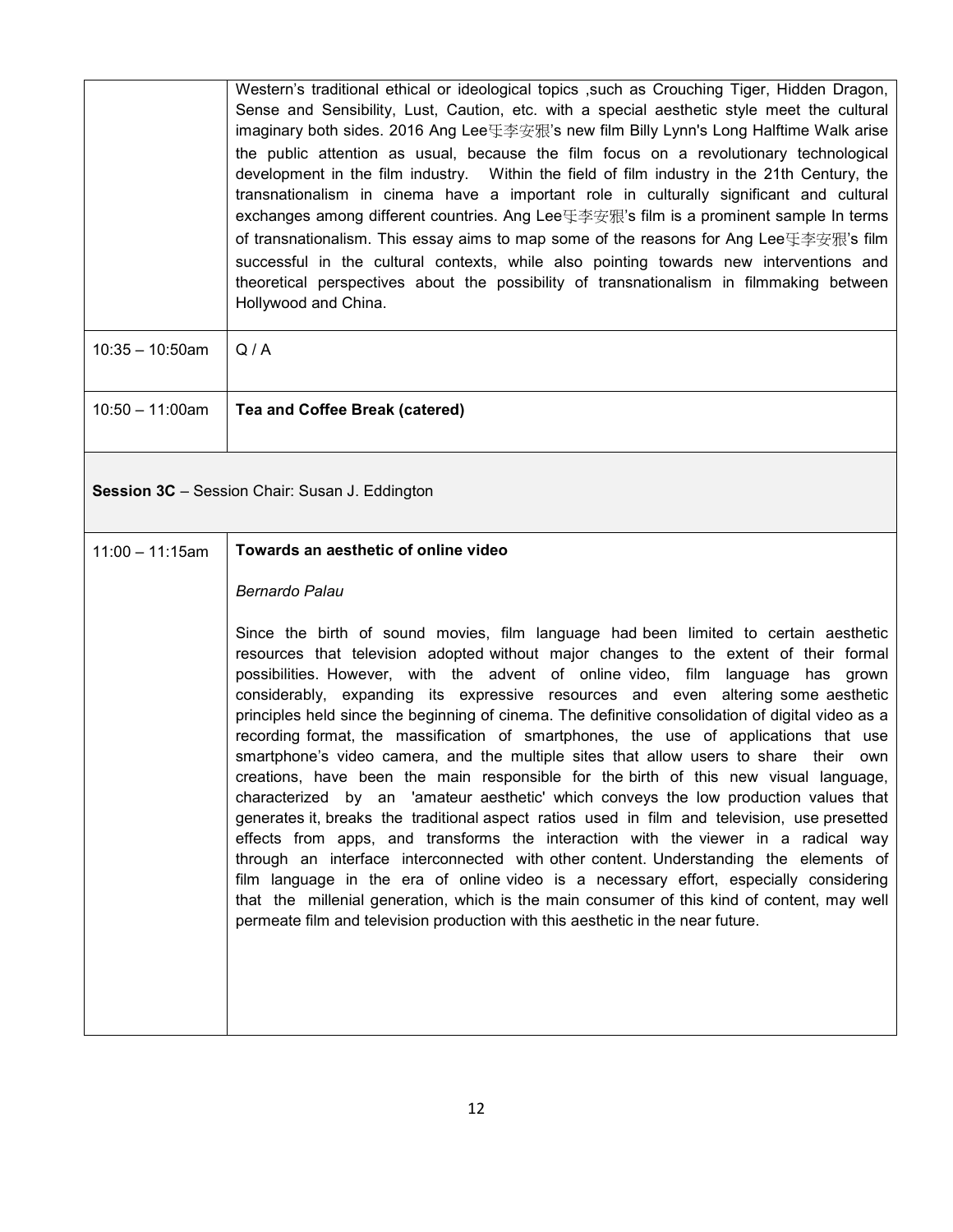| 11:15 - 11:30am           | Branding celebrity: documentary film as self-promotion                                                                                                                                                                                                                                                                                                                                                                                                                                                                                                                                                                                                                                                                                                                                                                                                                                                                                                                                                                                                                                                                                                                                                                                                                                                                                                                                                                                                                                                                                                                                                                                                                                                                                                 |
|---------------------------|--------------------------------------------------------------------------------------------------------------------------------------------------------------------------------------------------------------------------------------------------------------------------------------------------------------------------------------------------------------------------------------------------------------------------------------------------------------------------------------------------------------------------------------------------------------------------------------------------------------------------------------------------------------------------------------------------------------------------------------------------------------------------------------------------------------------------------------------------------------------------------------------------------------------------------------------------------------------------------------------------------------------------------------------------------------------------------------------------------------------------------------------------------------------------------------------------------------------------------------------------------------------------------------------------------------------------------------------------------------------------------------------------------------------------------------------------------------------------------------------------------------------------------------------------------------------------------------------------------------------------------------------------------------------------------------------------------------------------------------------------------|
|                           | <b>Kristen Fuhs</b>                                                                                                                                                                                                                                                                                                                                                                                                                                                                                                                                                                                                                                                                                                                                                                                                                                                                                                                                                                                                                                                                                                                                                                                                                                                                                                                                                                                                                                                                                                                                                                                                                                                                                                                                    |
|                           | How do we reconcile documentary objectivity with the project of star-building? What are the<br>complications inherent to documenting a living subject, especially one whose actual story may<br>be incompatible with his public brand? This paper will explore the porous line between self-<br>revelation and self-promotion through the case study of Brand: a Second Coming (Ondi<br>Timoner, 2015). On the one hand, this documentary is a straight-forward portrait of comedian<br>Russell Brand's journey to refashion his public image from the merry prankster who was once<br>Mr. Katy Perry to a serious public intellectual who wants to use his fame to combat social<br>inequality. On the other hand, the fraught production and distribution of this documentary<br>highlight many of the inherent tensions that accompany investigations of famous, living<br>subjects. Brand's vocal disapproval of the final cut of the film sparked a number of problems,<br>many of which speak to the stakes $-$ ethical, political, financial $-$ of documenting a subject<br>whose interests for the film may not align with those of the filmmaker. Like other recent<br>documentaries in which public figures attempt (more or less successfully) to rewrite their<br>scandal-plagued images through documentary (Tyson, The Armstrong Lie, Weiner), Brand: a<br>Second Coming shows how stars use the cultural cache of documentary to legitimize as<br>authentic a rebranded public image. This paper will look at this tendency in contemporary<br>documentary, while exploring what this means for how filmmakers and audiences come to<br>draw the line between the project of documentary representation and the business of publicity. |
|                           |                                                                                                                                                                                                                                                                                                                                                                                                                                                                                                                                                                                                                                                                                                                                                                                                                                                                                                                                                                                                                                                                                                                                                                                                                                                                                                                                                                                                                                                                                                                                                                                                                                                                                                                                                        |
| 11:30 - 11:45am           | Q/A                                                                                                                                                                                                                                                                                                                                                                                                                                                                                                                                                                                                                                                                                                                                                                                                                                                                                                                                                                                                                                                                                                                                                                                                                                                                                                                                                                                                                                                                                                                                                                                                                                                                                                                                                    |
|                           | Session 3C - Session Chair: Samita Nandy                                                                                                                                                                                                                                                                                                                                                                                                                                                                                                                                                                                                                                                                                                                                                                                                                                                                                                                                                                                                                                                                                                                                                                                                                                                                                                                                                                                                                                                                                                                                                                                                                                                                                                               |
| $11:45 - 12:00 \text{pm}$ | <b>Chinese Stars in Hollywood Films: A New Stereotype</b>                                                                                                                                                                                                                                                                                                                                                                                                                                                                                                                                                                                                                                                                                                                                                                                                                                                                                                                                                                                                                                                                                                                                                                                                                                                                                                                                                                                                                                                                                                                                                                                                                                                                                              |
|                           | Jing Wang                                                                                                                                                                                                                                                                                                                                                                                                                                                                                                                                                                                                                                                                                                                                                                                                                                                                                                                                                                                                                                                                                                                                                                                                                                                                                                                                                                                                                                                                                                                                                                                                                                                                                                                                              |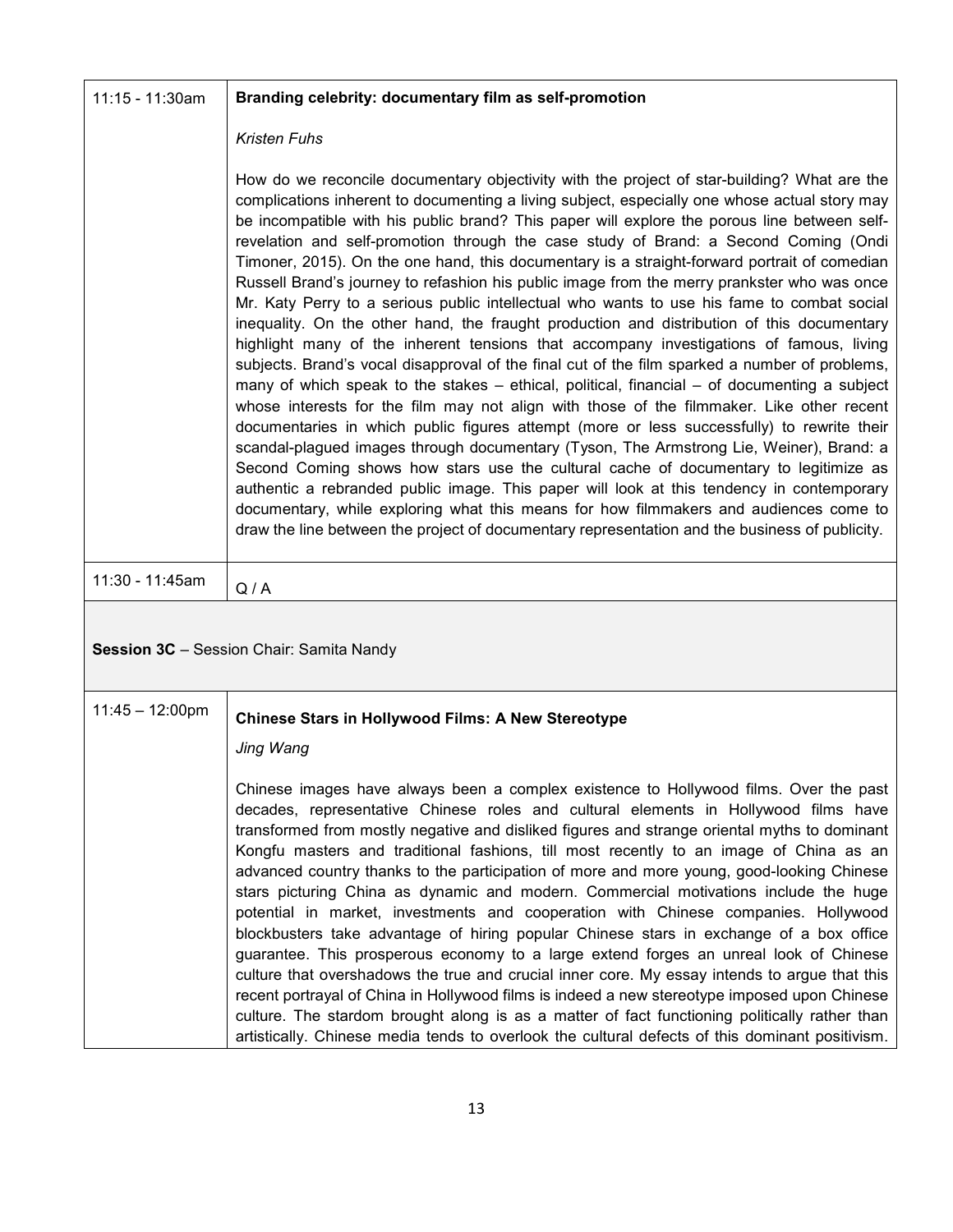|                                          | Meanwhile, film scholars often neglect this study or consider it as a mere commercial matter.<br>Furthermore I intend to argue that this stereotyped image and stars represents the conformity<br>of native Chinese culture towards the US centered culture, therefore causes a great loss in<br>establishing an authentic Chinese identity on screen                                                                                                                                                                                                                                                                                                                                                                                                                                                                                                                                                                                                                                                                                                                                                                                                                                                                                                                                                                                                              |
|------------------------------------------|--------------------------------------------------------------------------------------------------------------------------------------------------------------------------------------------------------------------------------------------------------------------------------------------------------------------------------------------------------------------------------------------------------------------------------------------------------------------------------------------------------------------------------------------------------------------------------------------------------------------------------------------------------------------------------------------------------------------------------------------------------------------------------------------------------------------------------------------------------------------------------------------------------------------------------------------------------------------------------------------------------------------------------------------------------------------------------------------------------------------------------------------------------------------------------------------------------------------------------------------------------------------------------------------------------------------------------------------------------------------|
| $12:00 - 12:15$ pm                       | Does Chinese Film Industry Foresee a New Hollywood Era?                                                                                                                                                                                                                                                                                                                                                                                                                                                                                                                                                                                                                                                                                                                                                                                                                                                                                                                                                                                                                                                                                                                                                                                                                                                                                                            |
|                                          | Myths of Celebrity Activism and Post-90s, Cases in China                                                                                                                                                                                                                                                                                                                                                                                                                                                                                                                                                                                                                                                                                                                                                                                                                                                                                                                                                                                                                                                                                                                                                                                                                                                                                                           |
|                                          | Yuxiao Li                                                                                                                                                                                                                                                                                                                                                                                                                                                                                                                                                                                                                                                                                                                                                                                                                                                                                                                                                                                                                                                                                                                                                                                                                                                                                                                                                          |
|                                          | As the new consumer group, born after 1990 who are called post-90, coming up to<br>be the dominant buyers of entertainment products, there appears more and more fan-movies,<br>starring hot stardom and achieving huge success in box office. Jingming Guo, a novel<br>writer without any professional train and experience in film-making, selected by the<br>sponsors as the director to adapted his own works into a 4-volume series movie, which won<br>almost 26,353,210 dollars. It has nothing to do with his talent in film-making, since he<br>has been received plenty of criticism towards the incoherent plots and random narrative,<br>but to do with the support coming from t hose stars' followers. Those amateurish filmmaker<br>undoubtedly stretched the gap between film-making and scholarly views. To analyze this<br>phenomenon, the thesis will develop from four perspectives: the changed characteristics<br>of the post-90, the film function and genre, cinematic adaptations of novels, and the<br>relationship among celebrity, fans and the entertainment industry. The fan movies could keep<br>being popular as long as there is an energetic consumer group. In the products market, there<br>always are products selling for a higher price than its real value, but its booming could take too<br>much resources from others. |
| $12:15 - 12:30$ pm                       | Q/A                                                                                                                                                                                                                                                                                                                                                                                                                                                                                                                                                                                                                                                                                                                                                                                                                                                                                                                                                                                                                                                                                                                                                                                                                                                                                                                                                                |
| $12:30 - 2:00$ pm                        | <b>Lunch Break</b>                                                                                                                                                                                                                                                                                                                                                                                                                                                                                                                                                                                                                                                                                                                                                                                                                                                                                                                                                                                                                                                                                                                                                                                                                                                                                                                                                 |
| Session 3D - Session Chair: Kristen Fuhs |                                                                                                                                                                                                                                                                                                                                                                                                                                                                                                                                                                                                                                                                                                                                                                                                                                                                                                                                                                                                                                                                                                                                                                                                                                                                                                                                                                    |
| $2:00 - 2:15$ pm                         | The Cultural Influence of Media Representations: For Better or Worse                                                                                                                                                                                                                                                                                                                                                                                                                                                                                                                                                                                                                                                                                                                                                                                                                                                                                                                                                                                                                                                                                                                                                                                                                                                                                               |
|                                          | Susan J. Eddington                                                                                                                                                                                                                                                                                                                                                                                                                                                                                                                                                                                                                                                                                                                                                                                                                                                                                                                                                                                                                                                                                                                                                                                                                                                                                                                                                 |
|                                          | In our increasingly segregated society the most common media portrayals of members of<br>minority groups (Allport, 1954/1979; Tajfel & Turner, 1979) affect the attitudes and opinions<br>members of the majority group hold towards the minority groups when there is little direct<br>social contact. Evidence has shown that particularly for White audience members, their<br>attitudes, beliefs and behaviors are influenced by "the limited and often stereotypical                                                                                                                                                                                                                                                                                                                                                                                                                                                                                                                                                                                                                                                                                                                                                                                                                                                                                          |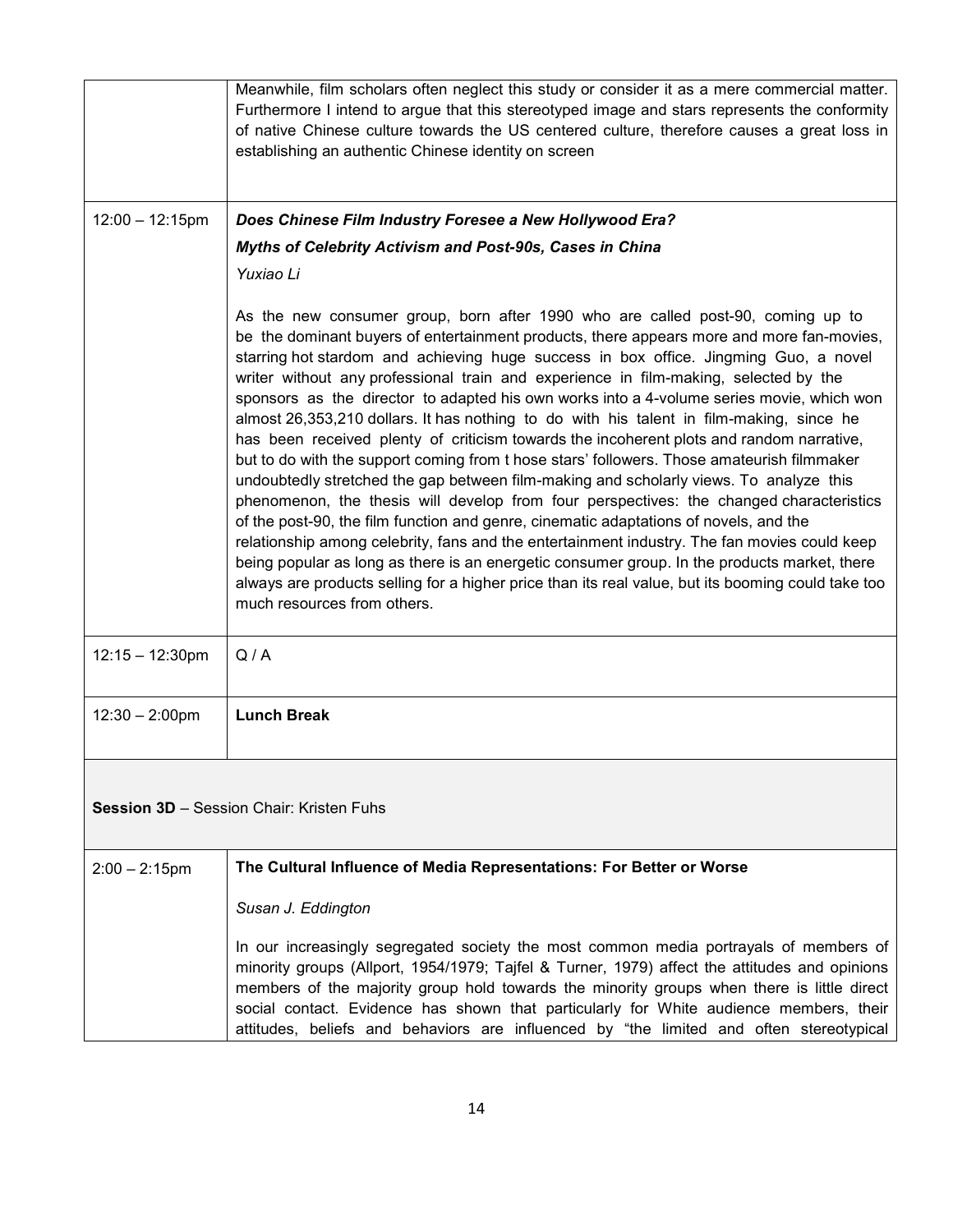|                  | representations of race and ethnicity" as characterized in media (Dixon, 2008, p. 18). Equally<br>important is the fact that the self-concept of minority group members could also be affected by<br>media representations (Tukachinsky, Mastro, & Yarchi, 2015, p. 18). Studies of<br>representations have consistently shown that African Americans are the only minority group<br>seen on primetime television as leading or supporting characters in numbers that correlate<br>with their percentage of the overall population. However, most of these characters are<br>clustered in situation comedies. I will present an argument for a potentially fruitful collaboration<br>between media psychologists and those who make films and television programs, including<br>producers, screenwriters and directors. Such a collaboration could yield greater diversification<br>in the stories told, more realism in character on screen behavior, and stories that reveal the<br>breadth and depth of the lives of racial and ethnic minorities as opposed to relying on<br>stereotypes.                                                                                                                                                                                                                                                                                                                                                                                                                                                                                                                                                                                                                                                                                                                                                                                                                                                                                                                                                                                                                                                                                                                                                                                                                                                                                                                                                                                                          |
|------------------|--------------------------------------------------------------------------------------------------------------------------------------------------------------------------------------------------------------------------------------------------------------------------------------------------------------------------------------------------------------------------------------------------------------------------------------------------------------------------------------------------------------------------------------------------------------------------------------------------------------------------------------------------------------------------------------------------------------------------------------------------------------------------------------------------------------------------------------------------------------------------------------------------------------------------------------------------------------------------------------------------------------------------------------------------------------------------------------------------------------------------------------------------------------------------------------------------------------------------------------------------------------------------------------------------------------------------------------------------------------------------------------------------------------------------------------------------------------------------------------------------------------------------------------------------------------------------------------------------------------------------------------------------------------------------------------------------------------------------------------------------------------------------------------------------------------------------------------------------------------------------------------------------------------------------------------------------------------------------------------------------------------------------------------------------------------------------------------------------------------------------------------------------------------------------------------------------------------------------------------------------------------------------------------------------------------------------------------------------------------------------------------------------------------------------------------------------------------------------------------------------------|
| $2:15 - 2:30$ pm | Feminist Borers from Within: Activism in the 1970s Television Workplace<br>Jennifer S. Clark                                                                                                                                                                                                                                                                                                                                                                                                                                                                                                                                                                                                                                                                                                                                                                                                                                                                                                                                                                                                                                                                                                                                                                                                                                                                                                                                                                                                                                                                                                                                                                                                                                                                                                                                                                                                                                                                                                                                                                                                                                                                                                                                                                                                                                                                                                                                                                                                           |
|                  | When academics lament the lack of activism within media industries modelled upon U.S. film<br>studios, contemporary media conglomerates, and commercial television, we assume<br>unbridged divisions between sound ideological investments and profit-driven media<br>organizations. While certainly well-founded in myriad industry practices and representational<br>outcomes of those practices, this position overlooks moments when critically-informed and<br>politically-minded influences actually make their way into mainstream media industries. To<br>temper assumptions about the impossibilities of critical awareness in commercial media and to<br>provide a template for how future progress could be made, I propose turning to historical<br>moments when activist industry workers brought to the workplace ideas about how to<br>revolutionize their respective industries. To illustrate how workplace practices bridged<br>divisions between profit-driven media, including but not limited to Hollywood, and activist<br>perspectives and provided political pressures from within rather than without the industry, I<br>look to the emergence of women's groups at television networks during the 1970s. This media-<br>specific approach suggests how organizing did happen outside of the relatively precarious<br>labor practices of post-studio era Hollywood and how the television industry offered<br>alternatives to Hollywood's top-down relationships between management and workers. Based<br>on archival research and interviews with women involved in these groups, my work traces the<br>formation of employee groups at all three networks, their personal experiences in transforming<br>their work lives, and their collective political actions. These groups agitated for meaningful<br>improvements in workplaces practices, in hiring politics, in the education of peers and<br>superiors, and in the articulation of an explicitly feminist culture of ethics. While I include all<br>three networks in this analysis, I focus particularly on the CBS Women and President Arthur<br>Taylor, as they proved the most successful in their cooperative efforts to introduce feminist<br>politics into their New York City headquarters. They inaugurated at the network educational<br>programs, consciousness raising training, maternity and paternity leaves, health care policies<br>for women, and paid work leaves for social justice endeavors. |
| $2:30 - 2:45$ pm | Q/A                                                                                                                                                                                                                                                                                                                                                                                                                                                                                                                                                                                                                                                                                                                                                                                                                                                                                                                                                                                                                                                                                                                                                                                                                                                                                                                                                                                                                                                                                                                                                                                                                                                                                                                                                                                                                                                                                                                                                                                                                                                                                                                                                                                                                                                                                                                                                                                                                                                                                                    |
| $2:45 - 3:00$ pm | Tea and Coffee Break (catered)                                                                                                                                                                                                                                                                                                                                                                                                                                                                                                                                                                                                                                                                                                                                                                                                                                                                                                                                                                                                                                                                                                                                                                                                                                                                                                                                                                                                                                                                                                                                                                                                                                                                                                                                                                                                                                                                                                                                                                                                                                                                                                                                                                                                                                                                                                                                                                                                                                                                         |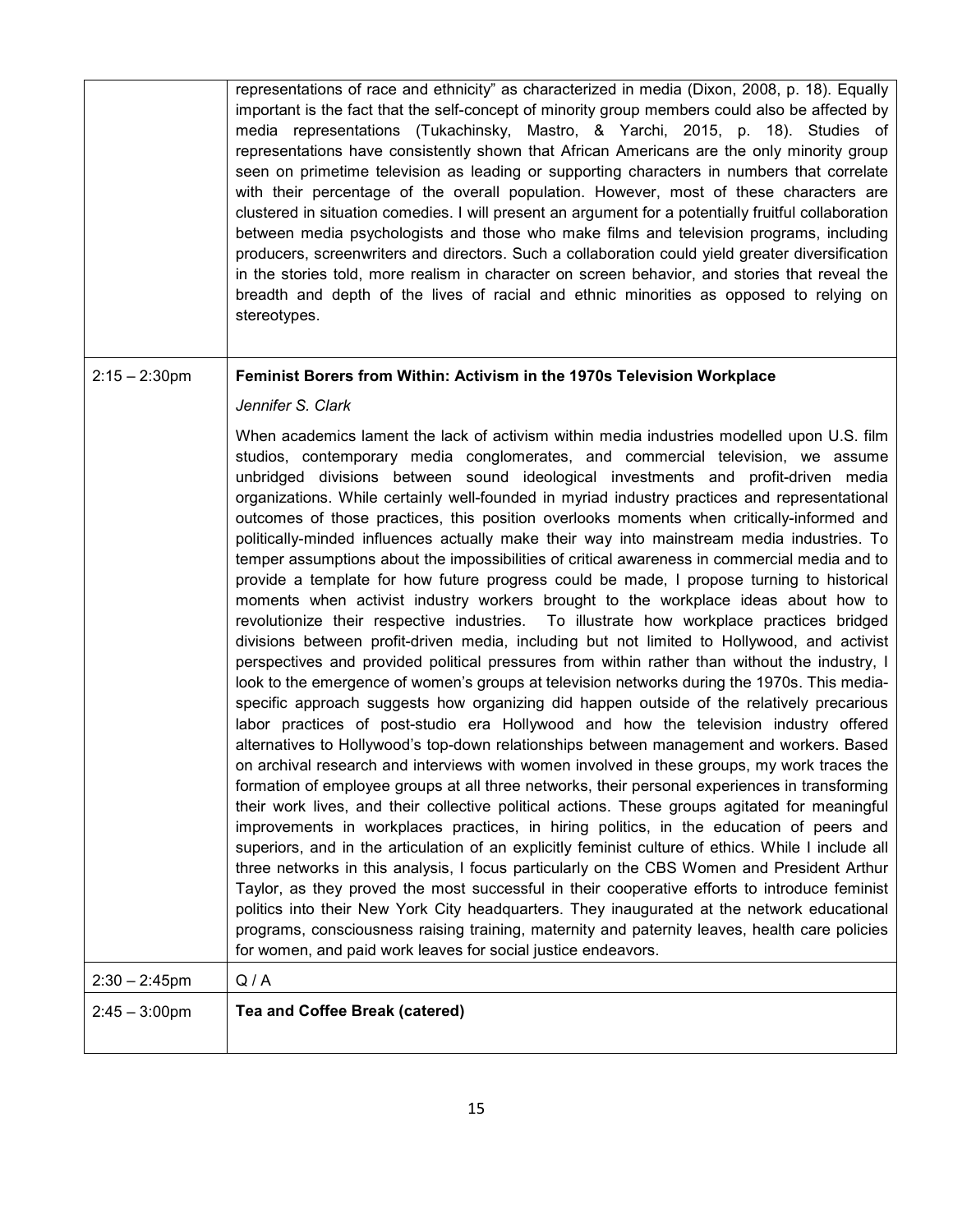| Roundtable - Session Chair: Samita Nandy |                                                                                                                                                                                                                                                                                                                                                                                                                                                                                                                                                                                                                                                                                                                                                                                                                                                                                                                                                                                                                                                                                                                                                                                                                                                                                                                                                                                                                                                                                                                                                                                                                                                                                                                                                                                               |
|------------------------------------------|-----------------------------------------------------------------------------------------------------------------------------------------------------------------------------------------------------------------------------------------------------------------------------------------------------------------------------------------------------------------------------------------------------------------------------------------------------------------------------------------------------------------------------------------------------------------------------------------------------------------------------------------------------------------------------------------------------------------------------------------------------------------------------------------------------------------------------------------------------------------------------------------------------------------------------------------------------------------------------------------------------------------------------------------------------------------------------------------------------------------------------------------------------------------------------------------------------------------------------------------------------------------------------------------------------------------------------------------------------------------------------------------------------------------------------------------------------------------------------------------------------------------------------------------------------------------------------------------------------------------------------------------------------------------------------------------------------------------------------------------------------------------------------------------------|
| $3:00 - 3:30$ pm                         | Roundtable: Youth as the Bridge: Teaching Media Production and Media Literacy to the<br><b>Makers of Tomorrow</b>                                                                                                                                                                                                                                                                                                                                                                                                                                                                                                                                                                                                                                                                                                                                                                                                                                                                                                                                                                                                                                                                                                                                                                                                                                                                                                                                                                                                                                                                                                                                                                                                                                                                             |
|                                          | Miranda Banks, Ellen Seiter                                                                                                                                                                                                                                                                                                                                                                                                                                                                                                                                                                                                                                                                                                                                                                                                                                                                                                                                                                                                                                                                                                                                                                                                                                                                                                                                                                                                                                                                                                                                                                                                                                                                                                                                                                   |
|                                          | Four scholars with deep roots in youth and media, girl culture, and gender and media<br>production examine bridging connections of industry and academia and teaching future<br>filmmakers. Mary Kearney explores girls and young women mobilizing media production as<br>activism. Alison Trope's Critical Media Project is a media literacy initiative. CMP raises critical<br>awareness around media representations of race, ethnicity, gender, sexuality, and class,<br>giving teachers and students tools to decode the media, tell their own stories, and create their<br>own representations. The site is built primarily by undergraduates at USC most of whom are<br>students who plan to enter the media industries on graduation. In the process of developing<br>content, they learning about the kind of media that makes a difference in the lives of youth.<br>Miranda Banks discusses her study of "Pre-Industry" students and tackling the race and gender<br>disparities in student films--so that students do not mirror industry biases. Ellen Seiter is an<br>expert in media for youth and young people making media. Her insight on the legal rights of<br>creative artists in the neoliberal economy provides a fascinating lens from which to bridge the<br>interactions of students, scholars, and makers. This roundtable considers how film faculty can<br>counter biases and support inclusivity using playful interventions, community-building exercise,<br>and creative reflections. Across the country, college students are calling for an end to<br>institutional racism. How can we inspire students interested in joining media industries to<br>counter patterns of discrimination and make transformative change in their communities and<br>careers? |
|                                          |                                                                                                                                                                                                                                                                                                                                                                                                                                                                                                                                                                                                                                                                                                                                                                                                                                                                                                                                                                                                                                                                                                                                                                                                                                                                                                                                                                                                                                                                                                                                                                                                                                                                                                                                                                                               |
| $3:30 - 5:00$ pm                         | <b>Gap Bridging Activity</b>                                                                                                                                                                                                                                                                                                                                                                                                                                                                                                                                                                                                                                                                                                                                                                                                                                                                                                                                                                                                                                                                                                                                                                                                                                                                                                                                                                                                                                                                                                                                                                                                                                                                                                                                                                  |
| $5:00 - 5:15$ pm                         | <b>Best Paper Award and Closing Remarks</b>                                                                                                                                                                                                                                                                                                                                                                                                                                                                                                                                                                                                                                                                                                                                                                                                                                                                                                                                                                                                                                                                                                                                                                                                                                                                                                                                                                                                                                                                                                                                                                                                                                                                                                                                                   |
|                                          | Samita Nandy                                                                                                                                                                                                                                                                                                                                                                                                                                                                                                                                                                                                                                                                                                                                                                                                                                                                                                                                                                                                                                                                                                                                                                                                                                                                                                                                                                                                                                                                                                                                                                                                                                                                                                                                                                                  |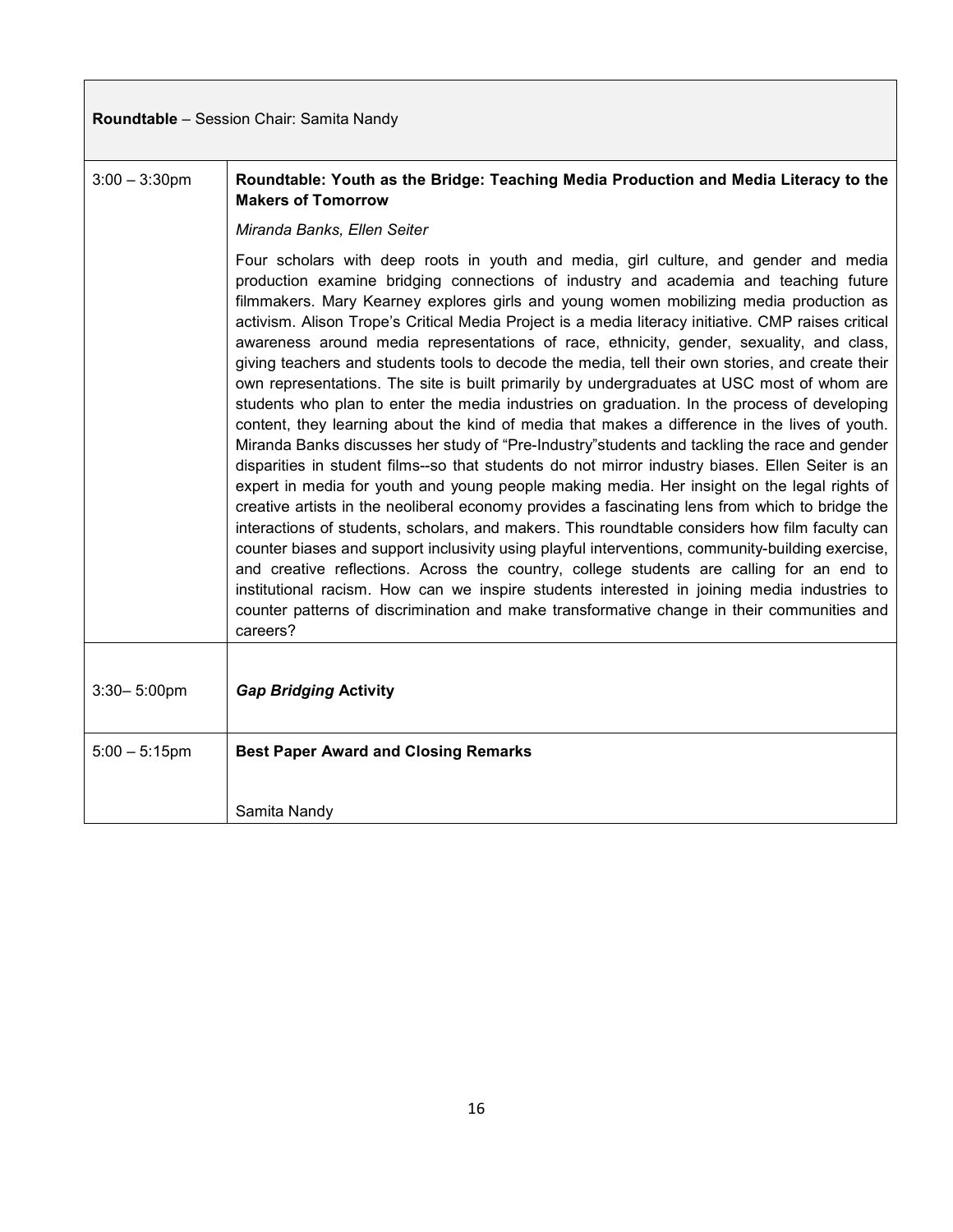#### **Authors**

*Alicia Kozma*  University of Illinois Urbana-Champaign, USA

*Bernardo Palau*  Film director and producer, Professor, Universidad de Los Andes, Chile

*Bhoomi Thakore*  Elmhurst College, USA

*Camilla Barbosa*  Ph.D. Communication and Information, Universidade Federal do Rio Grande do Sul (UFRGS), Brazil

*Ellen Seiter*  Nenno Endowed Chair in Television Studies, USC School of Cinematic Arts, USA

*Funke Oyebanko*  Script consultant, trainer and scriptwriter, M.A. Scriptwriting, London College of Printing

*Herman Howard* 

Graduate and Undergraduate Chairperson for the Department of Communication and Mass Media, Angelo State University, USA

*Ian Dixon*  SAE Institute, Australia

*Iman Hamam*  American University in Cairo, Egypt

*Jennifer S. Clark*  Assistant Professor, Fordham University, USA

*Jing Wang*  Lecturer, School of Foreign Languages and Literature, Shandong University, China

*Kevin Del Principe* Lecturer. School of Film and Television Loyola Marymount University (LMU), California

*Kristen Fuhs*  Assistant Professor, Woodbury University, USA

*Lixin Wang*  Post-doctoral Researcher Associate and Professor, Chongqing Jiaotong University, China

*Marie-Therese Antony*  M.A. Candidate, New York University, USA